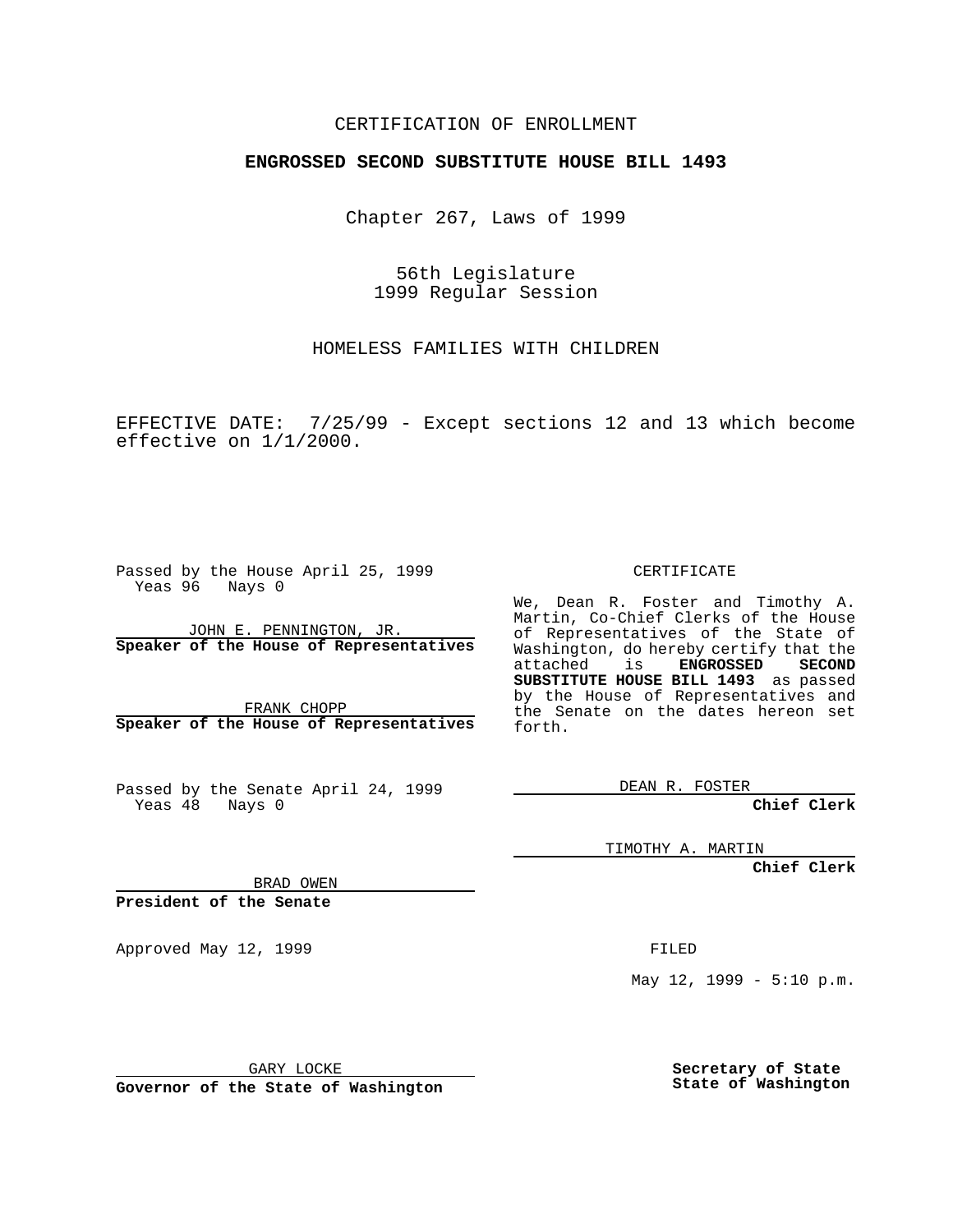## **ENGROSSED SECOND SUBSTITUTE HOUSE BILL 1493** \_\_\_\_\_\_\_\_\_\_\_\_\_\_\_\_\_\_\_\_\_\_\_\_\_\_\_\_\_\_\_\_\_\_\_\_\_\_\_\_\_\_\_\_\_\_\_

\_\_\_\_\_\_\_\_\_\_\_\_\_\_\_\_\_\_\_\_\_\_\_\_\_\_\_\_\_\_\_\_\_\_\_\_\_\_\_\_\_\_\_\_\_\_\_

### AS AMENDED BY THE SENATE

Passed Legislature - 1999 Regular Session

#### **State of Washington 56th Legislature 1999 Regular Session**

**By** House Committee on Appropriations (originally sponsored by Representatives Tokuda, Boldt, Edwards, Lovick, Veloria, O'Brien, Barlean, Ogden, Conway, Schual-Berke, Murray, Dickerson, Kenney, Regala, Cooper, Stensen, Cody, Anderson, Santos, Rockefeller, Kagi, Edmonds, Lantz and Wood)

Read first time 03/08/1999.

 AN ACT Relating to homeless children and their families; amending RCW 43.63A.650, 13.34.030, 74.13.020, 74.13.031, 74.15.020, and 26.44.030; reenacting and amending RCW 13.34.130, 13.34.130, and 13.34.145; adding a new section to chapter 43.20A RCW; adding new sections to chapter 43.63A RCW; adding new sections to chapter 74.15 RCW; adding a new section to chapter 13.60 RCW; creating new sections; and providing an effective date.

8 BE IT ENACTED BY THE LEGISLATURE OF THE STATE OF WASHINGTON:

 NEW SECTION. **Sec. 1.** The legislature finds that homelessness for families with children is a serious, widespread problem that has a devastating effect on children, including significant adverse effects upon their growth and development. Planning for and serving the shelter and housing needs of homeless families with children has been and continues to be a responsibility of the department of community, trade, and economic development. The legislature further finds that the department of social and health services also plays an important role in addressing the service needs of homeless families with children. In order to adequately and effectively address the complex issues confronting homeless families with children, planning for,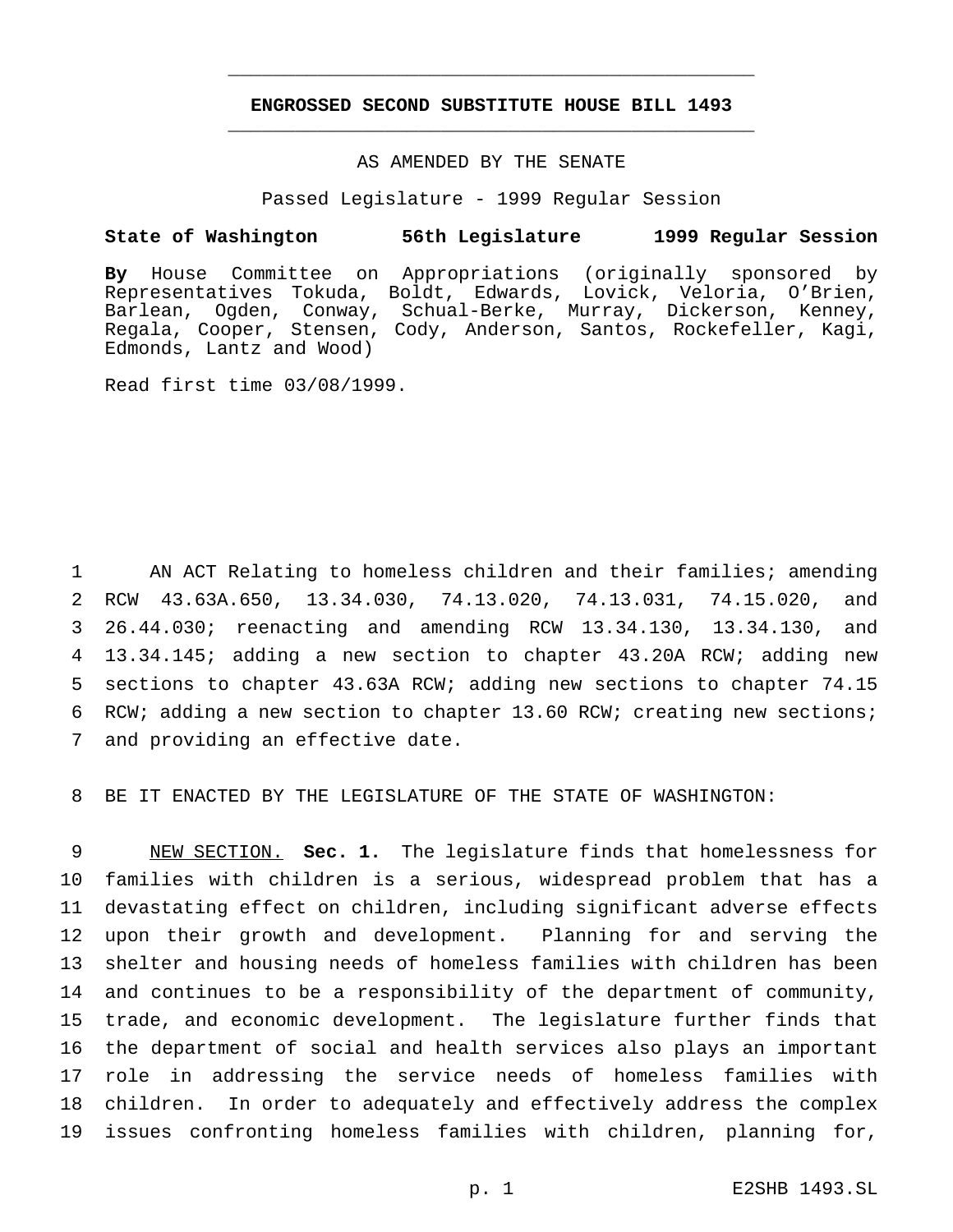implementing, and evaluating such services must be a collaborative effort between the department of community, trade, and economic development and the department of social and health services, other local, state, and federal agencies, and community organizations. It is the intent of the legislature that the department of community, trade, and economic development and the department of social and health services jointly present the plan to the appropriate committees of the legislature as required in section 3 of this act. It is the intent of the legislature that children should not be placed or retained in the foster care system if family homelessness is the primary reason for placement or the continuation of their placement. It is the further intent of the legislature that services to homeless families with children shall be provided within funds appropriated for that specific purpose by the legislature in the operating and capital budgets. Nothing in this act is intended to prevent the court's review of the plan developed by the department of social and health services and the department of community, trade, and economic development under Washington State Coalition for the Homeless v. Department of Social and Health Services, King County Superior Court No. 91-2-15889-4. However, it is the intent of the legislature that the court's review in that proceeding be confined solely to review of the plan submitted under the order of February 4, 1998. Nothing in sections 1 through 10 of this act is intended to grant the court in this proceeding continuing review over the department of social and health services after the effective date of this act.

 NEW SECTION. **Sec. 2.** A new section is added to chapter 43.20A RCW to read as follows:

 (1) The department shall collaborate with the department of community, trade, and economic development in the development of the coordinated and comprehensive plan for homeless families with children required under RCW 43.63A.650, which designates the department of community, trade, and economic development as the state agency with primary responsibility for providing shelter and housing services to homeless families with children. In fulfilling its responsibilities to collaborate with the department of community, trade, and economic development pursuant to RCW 43.63A.650, the department shall develop, administer, supervise, and monitor its portion of the plan. The

# E2SHB 1493.SL p. 2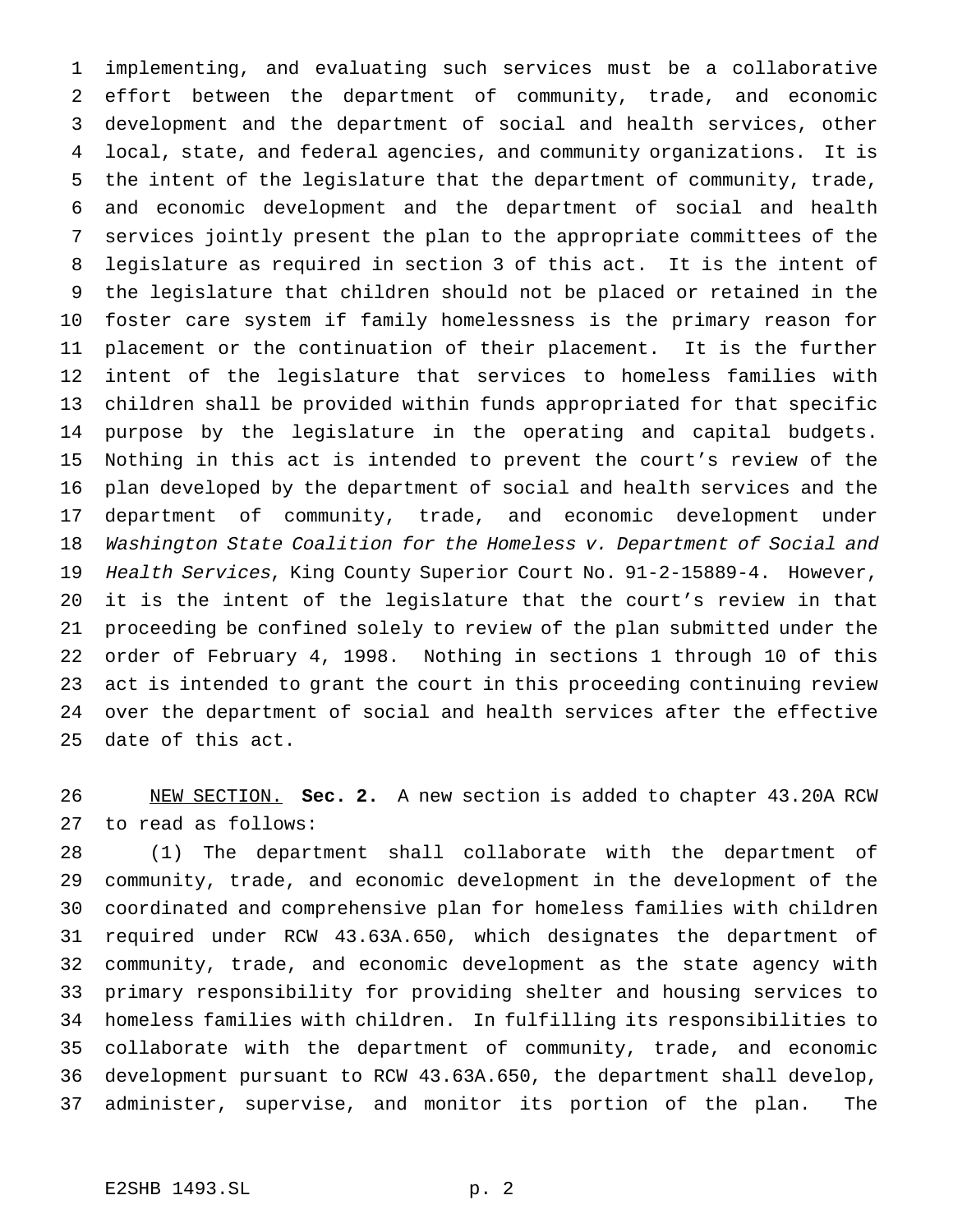department's portion of the plan shall contain at least the following elements:

(a) Coordination or linkage of services with shelter and housing;

 (b) Accommodation and addressing the needs of homeless families in the design and administration of department programs;

 (c) Participation of the department's local offices in the identification, assistance, and referral of homeless families; and

 (d) Ongoing monitoring of the efficiency and effectiveness of the plan's design and implementation.

 (2) The department shall include community organizations involved in the delivery of services to homeless families with children, and experts in the development and ongoing evaluation of the plan.

 (3) The duties under this section shall be implemented within amounts appropriated for that specific purpose by the legislature in the operating and capital budgets.

 **Sec. 3.** RCW 43.63A.650 and 1993 c 478 s 13 are each amended to read as follows:

 (1) The department shall be the principal state department responsible for coordinating federal and state resources and activities in housing, except for programs administered by the Washington state housing finance commission under chapter 43.180 RCW, and for evaluating the operations and accomplishments of other state departments and agencies as they affect housing.

 (2) The department shall work with local governments, tribal organizations, local housing authorities, nonprofit community or neighborhood-based organizations, and regional or state-wide nonprofit housing assistance organizations, for the purpose of coordinating federal and state resources with local resources for housing.

29 (3) The department shall be the principal state department responsible for providing shelter and housing services to homeless families with children. The department shall have the principal responsibility to coordinate, plan, and oversee the state's activities 33 for developing a coordinated and comprehensive plan to serve homeless families with children. The plan shall be developed collaboratively 35 with the department of social and health services. The department shall include community organizations involved in the delivery of 37 services to homeless families with children, and experts in the development and ongoing evaluation of the plan. The department shall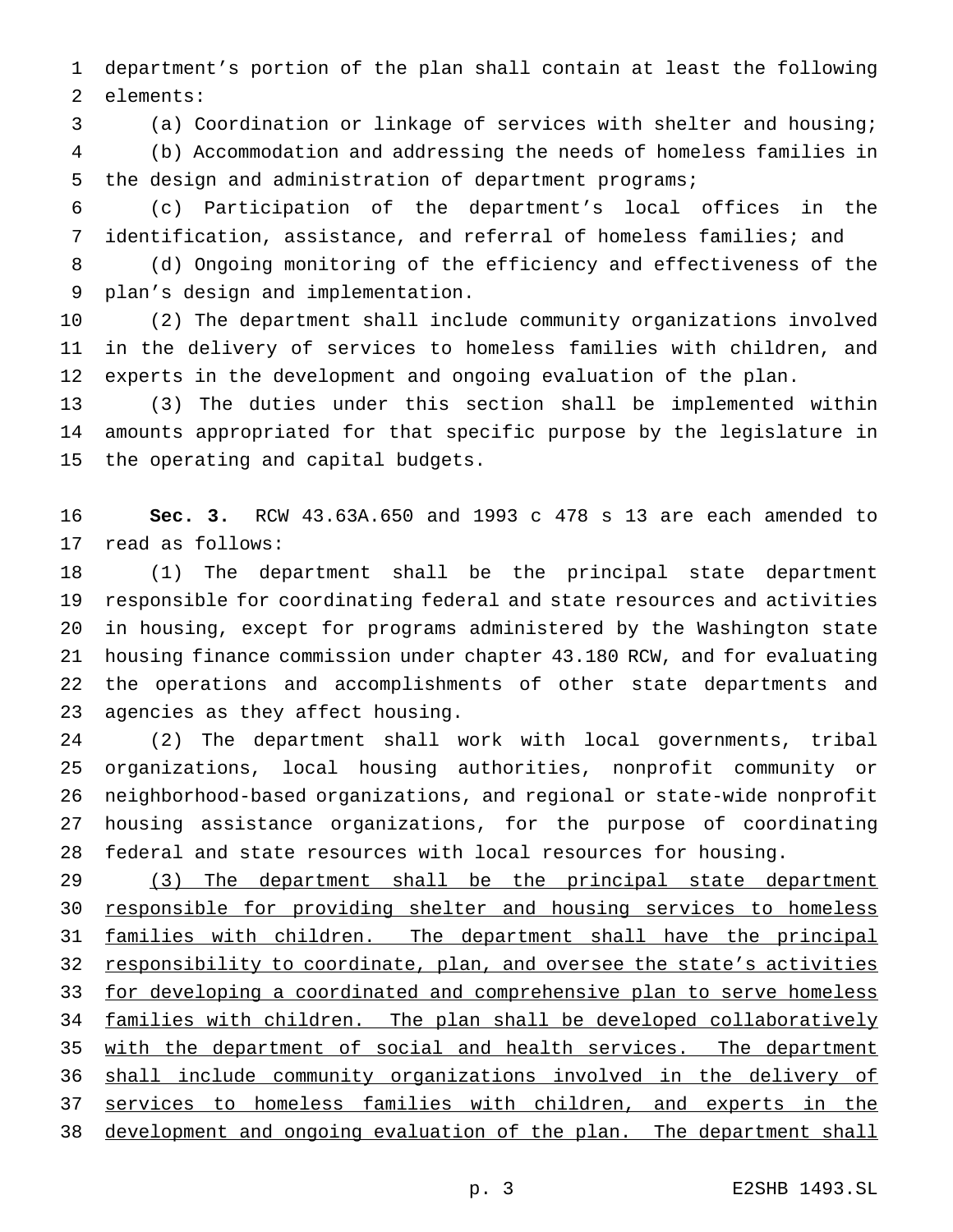follow professionally recognized standards and procedures. The plan shall be implemented within amounts appropriated by the legislature for 3 that specific purpose in the operating and capital budgets. The 4 department shall submit the plan to the appropriate committees of the senate and house of representatives no later than September 1, 1999, and shall update the plan and submit it to the appropriate committees 7 of the legislature by January 1st of every odd-numbered year through 2007. The plan shall address at least the following: (a) The need for prevention assistance; (b) the need for emergency shelter; (c) the need for transitional assistance to aid families into permanent housing; (d) 11 the need for linking services with shelter or housing; and (e) the need 12 for ongoing monitoring of the efficiency and effectiveness of the plan's design and implementation.

 NEW SECTION. **Sec. 4.** A new section is added to chapter 43.63A RCW to read as follows:

 (1) In order to improve services for the homeless, the department, within amounts appropriated by the legislature for this specific purpose, shall implement a system for the ongoing collection and analysis of data about the extent and nature of homelessness in Washington state, giving emphasis to information about extent and nature of homelessness in Washington state families with children. The system may be merged with other data gathering and reporting systems and shall:

(a) Protect the right of privacy of individuals;

 (b) Provide for consultation and collaboration with state agencies including the department of social and health services, experts, and community organizations involved in the delivery of services to 28 homeless persons; and

 (c) Include related information held or gathered by other state agencies.

 (2) Within amounts appropriated by the legislature, for this specific purpose, the department shall evaluate the information gathered and disseminate the analysis and the evaluation broadly, using appropriate computer networks as well as written reports.

 NEW SECTION. **Sec. 5.** A new section is added to chapter 43.63A RCW to read as follows: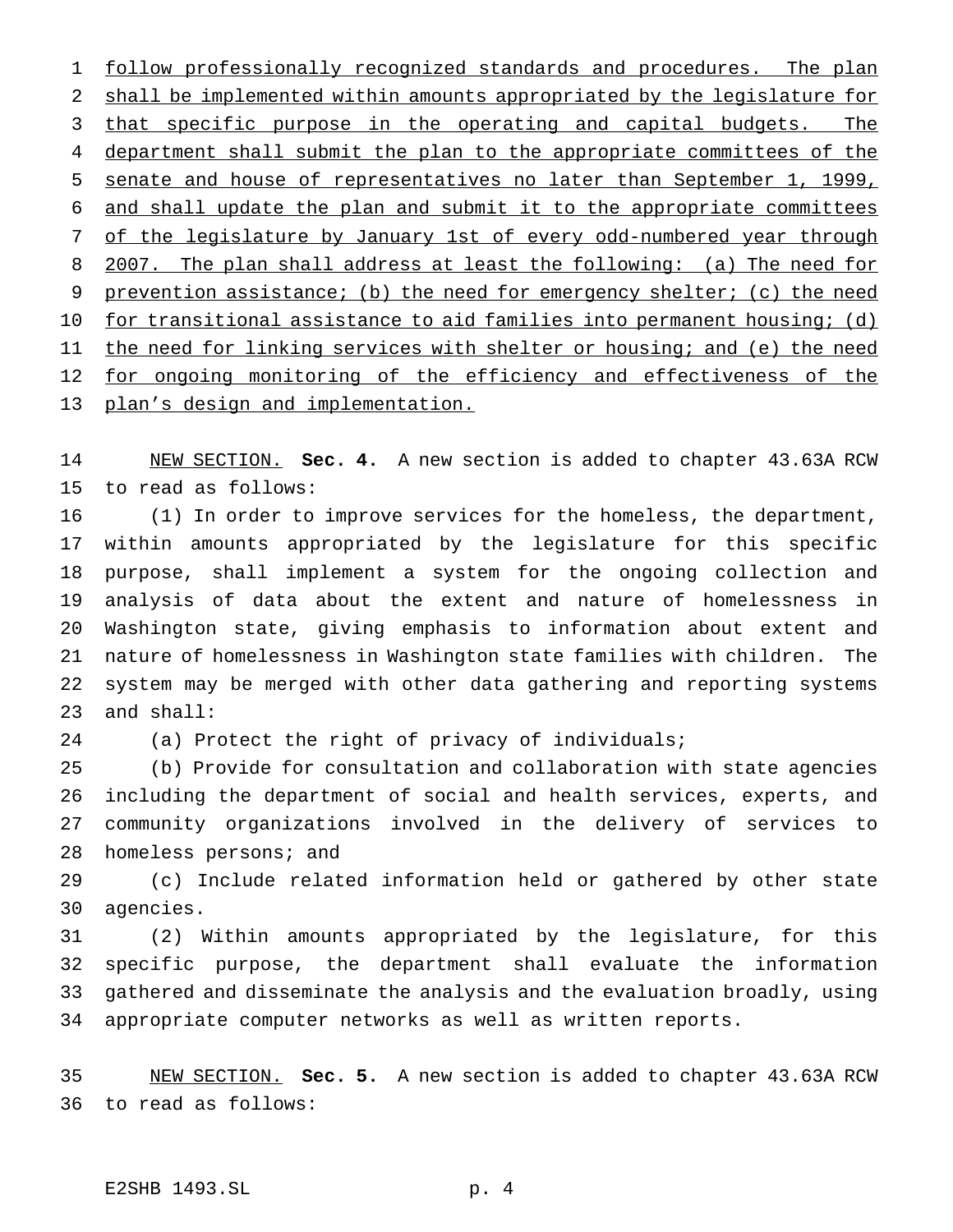The department shall, by rule, establish program standards, eligibility standards, eligibility criteria, and administrative rules for emergency housing programs and specify other benefits that may arise in consultation with providers.

 **Sec. 6.** RCW 13.34.030 and 1998 c 130 s 1 are each amended to read as follows:

For purposes of this chapter:

 (1) "Child" and "juvenile" means any individual under the age of eighteen years.

 (2) "Current placement episode" means the period of time that begins with the most recent date that the child was removed from the home of the parent, guardian, or legal custodian for purposes of placement in out-of-home care and continues until the child returns home, an adoption decree, a permanent custody order, or guardianship order is entered, or the dependency is dismissed, whichever occurs soonest. If the most recent date of removal occurred prior to the filing of a dependency petition under this chapter or after filing but prior to entry of a disposition order, such time periods shall be included when calculating the length of a child's current placement episode.

 (3) "Dependency guardian" means the person, nonprofit corporation, or Indian tribe appointed by the court pursuant to RCW 13.34.232 for the limited purpose of assisting the court in the supervision of the dependency.

(4) "Dependent child" means any child:

 (a) Who has been abandoned; that is, where the child's parent, guardian, or other custodian has expressed either by statement or conduct, an intent to forego, for an extended period, parental rights or parental responsibilities despite an ability to do so. If the court finds that the petitioner has exercised due diligence in attempting to locate the parent, no contact between the child and the child's parent, guardian, or other custodian for a period of three months creates a rebuttable presumption of abandonment, even if there is no expressed intent to abandon;

 (b) Who is abused or neglected as defined in chapter 26.44 RCW by a person legally responsible for the care of the child; or

 (c) Who has no parent, guardian, or custodian capable of adequately caring for the child, such that the child is in circumstances which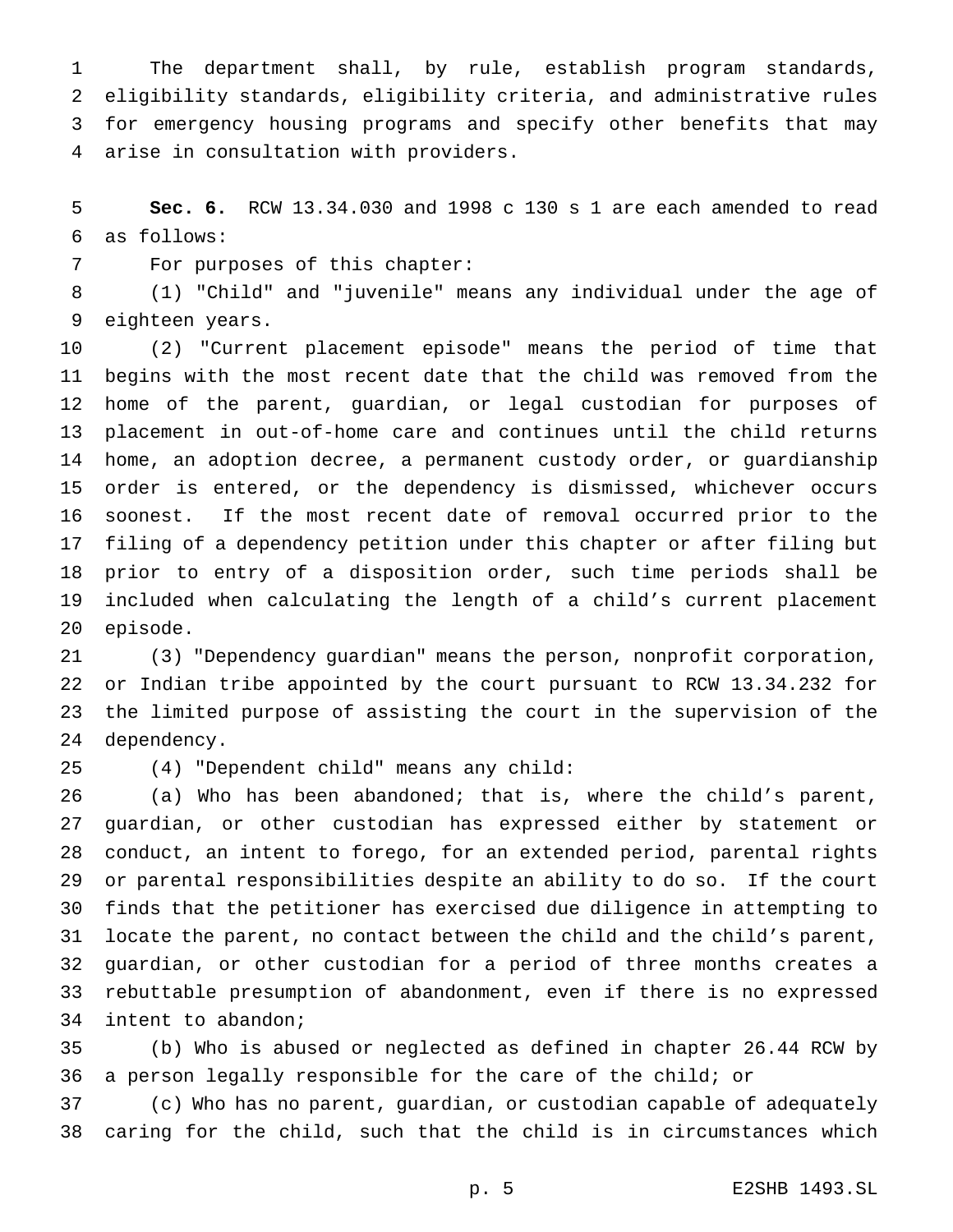constitute a danger of substantial damage to the child's psychological or physical development.

 (5) "Guardian" means the person or agency that: (a) Has been appointed as the guardian of a child in a legal proceeding other than a proceeding under this chapter; and (b) has the legal right to custody of the child pursuant to such appointment. The term "guardian" shall not include a "dependency guardian" appointed pursuant to a proceeding under this chapter.

 (6) "Guardian ad litem" means a person, appointed by the court to represent the best interest of a child in a proceeding under this chapter, or in any matter which may be consolidated with a proceeding under this chapter. A "court-appointed special advocate" appointed by the court to be the guardian ad litem for the child, or to perform substantially the same duties and functions as a guardian ad litem, shall be deemed to be guardian ad litem for all purposes and uses of this chapter.

 (7) "Guardian ad litem program" means a court-authorized volunteer program, which is or may be established by the superior court of the county in which such proceeding is filed, to manage all aspects of volunteer guardian ad litem representation for children alleged or found to be dependent. Such management shall include but is not limited to: Recruitment, screening, training, supervision, assignment, and discharge of volunteers.

 (8) "Out-of-home care" means placement in a foster family home or group care facility licensed pursuant to chapter 74.15 RCW or placement in a home, other than that of the child's parent, guardian, or legal custodian, not required to be licensed pursuant to chapter 74.15 RCW. (9) "Preventive services" means preservation services, as defined 29 in chapter 74.14C RCW, and other reasonably available services<sub>1</sub> including housing services, capable of preventing the need for out-of-31 home placement while protecting the child. Housing services may include, but are not limited to, referrals to federal, state, local, or 33 private agencies or organizations, assistance with forms and applications, or financial subsidies for housing.

 **Sec. 7.** RCW 74.13.020 and 1979 c 155 s 76 are each amended to read as follows:

 As used in Title 74 RCW, child welfare services shall be defined as public social services including adoption services which strengthen,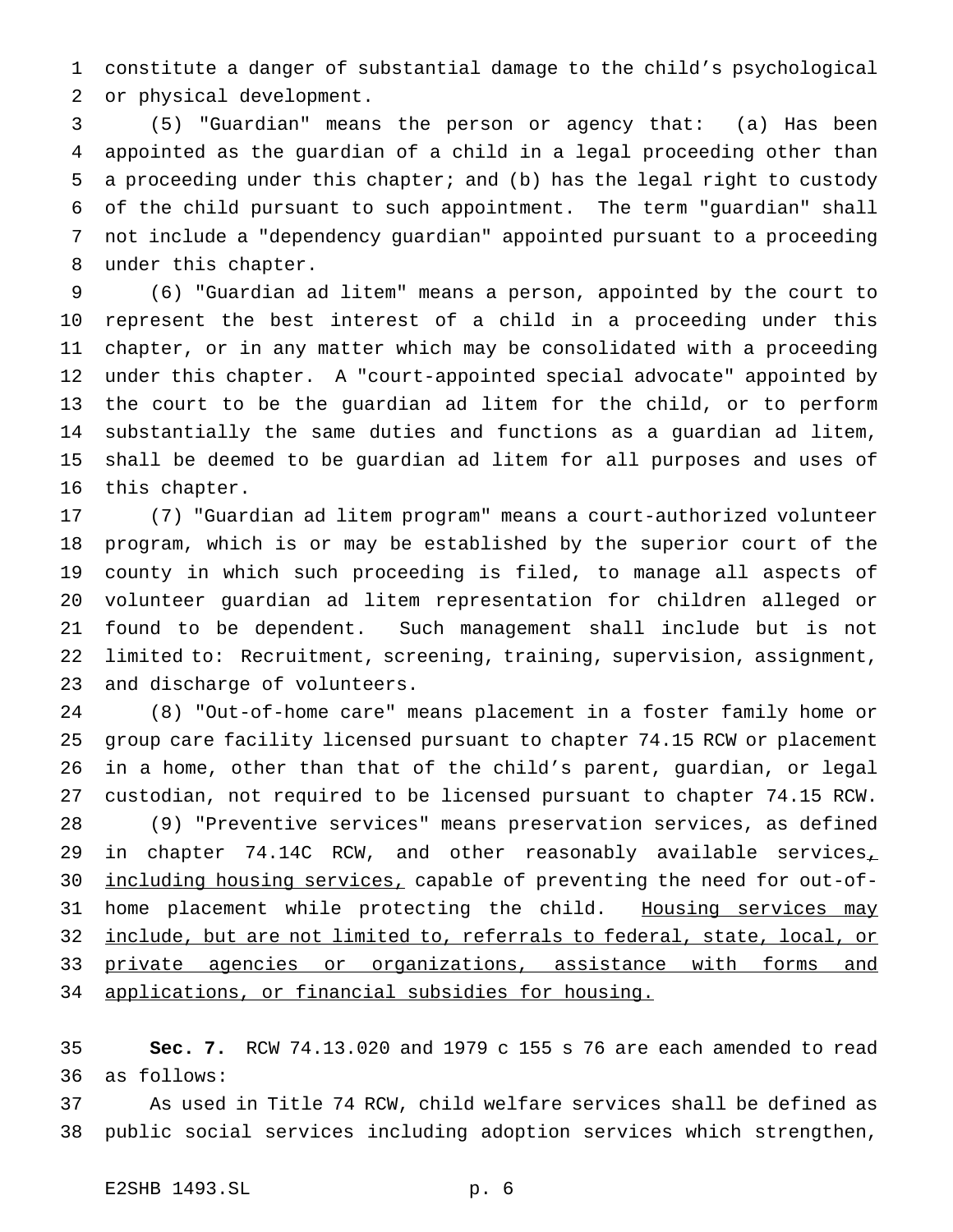supplement, or substitute for, parental care and supervision for the purpose of:

 (1) Preventing or remedying, or assisting in the solution of problems which may result in families in conflict, or the neglect, abuse, exploitation, or criminal behavior of children;

6 (2) Protecting and caring for ((homeless,)) dependent( $(\tau)$ ) or neglected children;

 (3) Assisting children who are in conflict with their parents, and assisting parents who are in conflict with their children with services 10 designed to resolve such conflicts;

 (4) Protecting and promoting the welfare of children, including the 12 strengthening of their own homes where possible, or, where needed;

 (5) Providing adequate care of children away from their homes in foster family homes or day care or other child care agencies or facilities.

 As used in this chapter, child means a person less than eighteen years of age.

18 The department's duty to provide services to homeless families with 19 children is set forth in section 2 of this act and in appropriations 20 provided by the legislature for implementation of the plan.

 **Sec. 8.** RCW 74.13.031 and 1998 c 314 s 10 are each amended to read as follows:

 The department shall have the duty to provide child welfare services and shall:

 (1) Develop, administer, supervise, and monitor a coordinated and comprehensive plan that establishes, aids, and strengthens services for 27 the protection and care of ((homeless,)) runaway, dependent, or neglected children.

 (2) Within available resources, recruit an adequate number of prospective adoptive and foster homes, both regular and specialized, i.e. homes for children of ethnic minority, including Indian homes for Indian children, sibling groups, handicapped and emotionally disturbed, teens, pregnant and parenting teens, and annually report to the governor and the legislature concerning the department's success in: (a) Meeting the need for adoptive and foster home placements; (b) reducing the foster parent turnover rate; (c) completing home studies for legally free children; and (d) implementing and operating the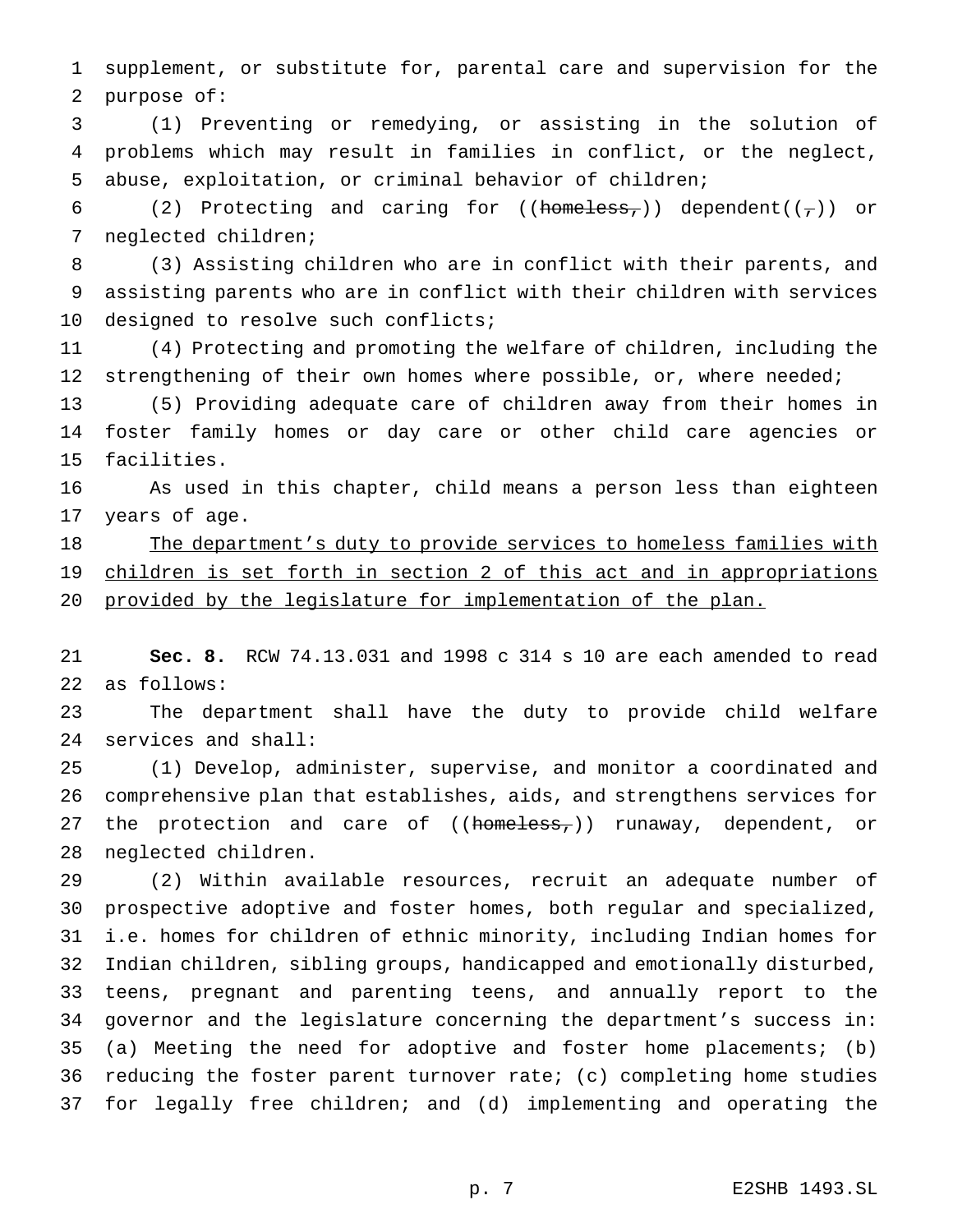passport program required by RCW 74.13.285. The report shall include a section entitled "Foster Home Turn-Over, Causes and Recommendations."

 (3) Investigate complaints of any recent act or failure to act on the part of a parent or caretaker that results in death, serious physical or emotional harm, or sexual abuse or exploitation, or that presents an imminent risk of serious harm, and on the basis of the findings of such investigation, offer child welfare services in relation to the problem to such parents, legal custodians, or persons serving in loco parentis, and/or bring the situation to the attention of an appropriate court, or another community agency: PROVIDED, That an investigation is not required of nonaccidental injuries which are clearly not the result of a lack of care or supervision by the child's parents, legal custodians, or persons serving in loco parentis. If the investigation reveals that a crime against a child may have been committed, the department shall notify the appropriate law enforcement agency.

 (4) Offer, on a voluntary basis, family reconciliation services to families who are in conflict.

 (5) Monitor out-of-home placements, on a timely and routine basis, to assure the safety, well-being, and quality of care being provided is within the scope of the intent of the legislature as defined in RCW 74.13.010 and 74.15.010, and annually submit a report measuring the extent to which the department achieved the specified goals to the governor and the legislature.

 (6) Have authority to accept custody of children from parents and to accept custody of children from juvenile courts, where authorized to do so under law, to provide child welfare services including placement for adoption, and to provide for the physical care of such children and make payment of maintenance costs if needed. Except where required by Public Law 95-608 (25 U.S.C. Sec. 1915), no private adoption agency which receives children for adoption from the department shall discriminate on the basis of race, creed, or color when considering applications in their placement for adoption.

 (7) Have authority to provide temporary shelter to children who have run away from home and who are admitted to crisis residential centers.

 (8) Have authority to purchase care for children; and shall follow in general the policy of using properly approved private agency services for the actual care and supervision of such children insofar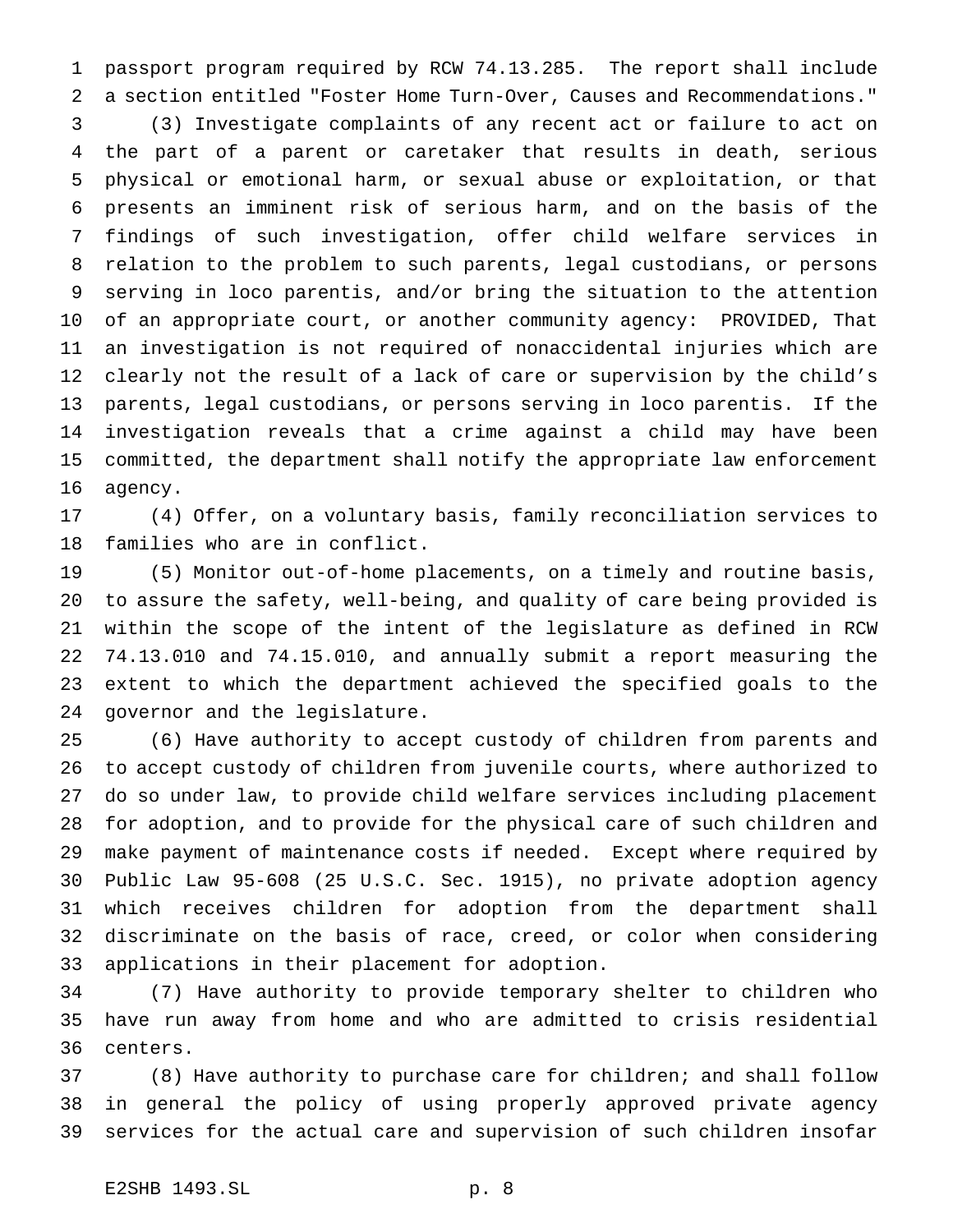as they are available, paying for care of such children as are accepted by the department as eligible for support at reasonable rates established by the department.

 (9) Establish a children's services advisory committee which shall assist the secretary in the development of a partnership plan for utilizing resources of the public and private sectors, and advise on all matters pertaining to child welfare, licensing of child care agencies, adoption, and services related thereto. At least one member shall represent the adoption community.

 (10) Have authority to provide continued foster care or group care for individuals from eighteen through twenty years of age to enable them to complete their high school or vocational school program.

 (11) Have authority within funds appropriated for foster care services to purchase care for Indian children who are in the custody of a federally recognized Indian tribe or tribally licensed child-placing agency pursuant to parental consent, tribal court order, or state juvenile court order; and the purchase of such care shall be subject to the same eligibility standards and rates of support applicable to other children for whom the department purchases care.

 Notwithstanding any other provision of RCW 13.32A.170 through 13.32A.200 and 74.13.032 through 74.13.036, or of this section all services to be provided by the department of social and health services under subsections (4), (6), and (7) of this section, subject to the limitations of these subsections, may be provided by any program offering such services funded pursuant to Titles II and III of the federal juvenile justice and delinquency prevention act of 1974.

 (12) Within amounts appropriated for this specific purpose, provide preventive services to families with children that prevent or shorten 29 the duration of an out-of-home placement.

 **Sec. 9.** RCW 13.34.130 and 1998 c 314 s 2 and 1998 c 130 s 2 are each reenacted and amended to read as follows:

 If, after a fact-finding hearing pursuant to RCW 13.34.110, it has been proven by a preponderance of the evidence that the child is dependent within the meaning of RCW 13.34.030; after consideration of the predisposition report prepared pursuant to RCW 13.34.110 and after a disposition hearing has been held pursuant to RCW 13.34.110, the court shall enter an order of disposition pursuant to this section.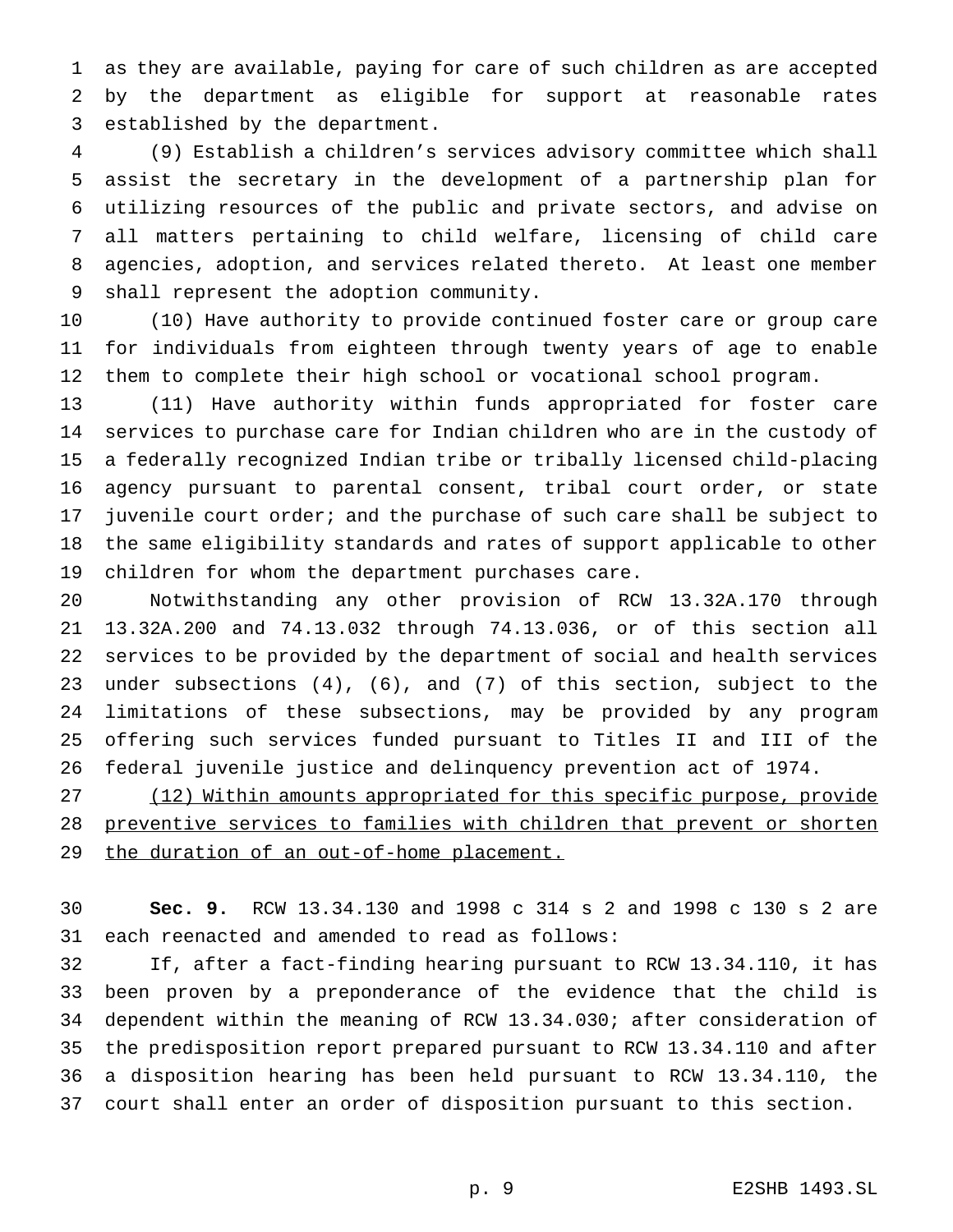(1) The court shall order one of the following dispositions of the case:

 (a) Order a disposition other than removal of the child from his or her home, which shall provide a program designed to alleviate the immediate danger to the child, to mitigate or cure any damage the child has already suffered, and to aid the parents so that the child will not be endangered in the future. In selecting a program, the court should 8 choose those services, including housing assistance, that least interfere with family autonomy, provided that the services are adequate to protect the child.

 (b) Order that the child be removed from his or her home and ordered into the custody, control, and care of a relative or the department of social and health services or a licensed child placing agency for placement in a foster family home or group care facility licensed pursuant to chapter 74.15 RCW or in a home not required to be licensed pursuant to chapter 74.15 RCW. Unless there is reasonable cause to believe that the safety or welfare of the child would be jeopardized or that efforts to reunite the parent and child will be hindered, such child shall be placed with a person who is related to 20 the child as defined in RCW 74.15.020( $(\frac{4}{a})$  (2)(a) and with whom the child has a relationship and is comfortable, and who is willing and available to care for the child. Placement of the child with a relative under this subsection shall be given preference by the court. An order for out-of-home placement may be made only if the court finds that reasonable efforts have been made to prevent or eliminate the need for removal of the child from the child's home and to make it possible for the child to return home, specifying the services that have been provided to the child and the child's parent, guardian, or legal custodian, and that preventive services have been offered or provided and have failed to prevent the need for out-of-home placement, unless the health, safety, and welfare of the child cannot be protected adequately in the home, and that:

 (i) There is no parent or guardian available to care for such child;

 (ii) The parent, guardian, or legal custodian is not willing to take custody of the child;

 (iii) The court finds, by clear, cogent, and convincing evidence, a manifest danger exists that the child will suffer serious abuse or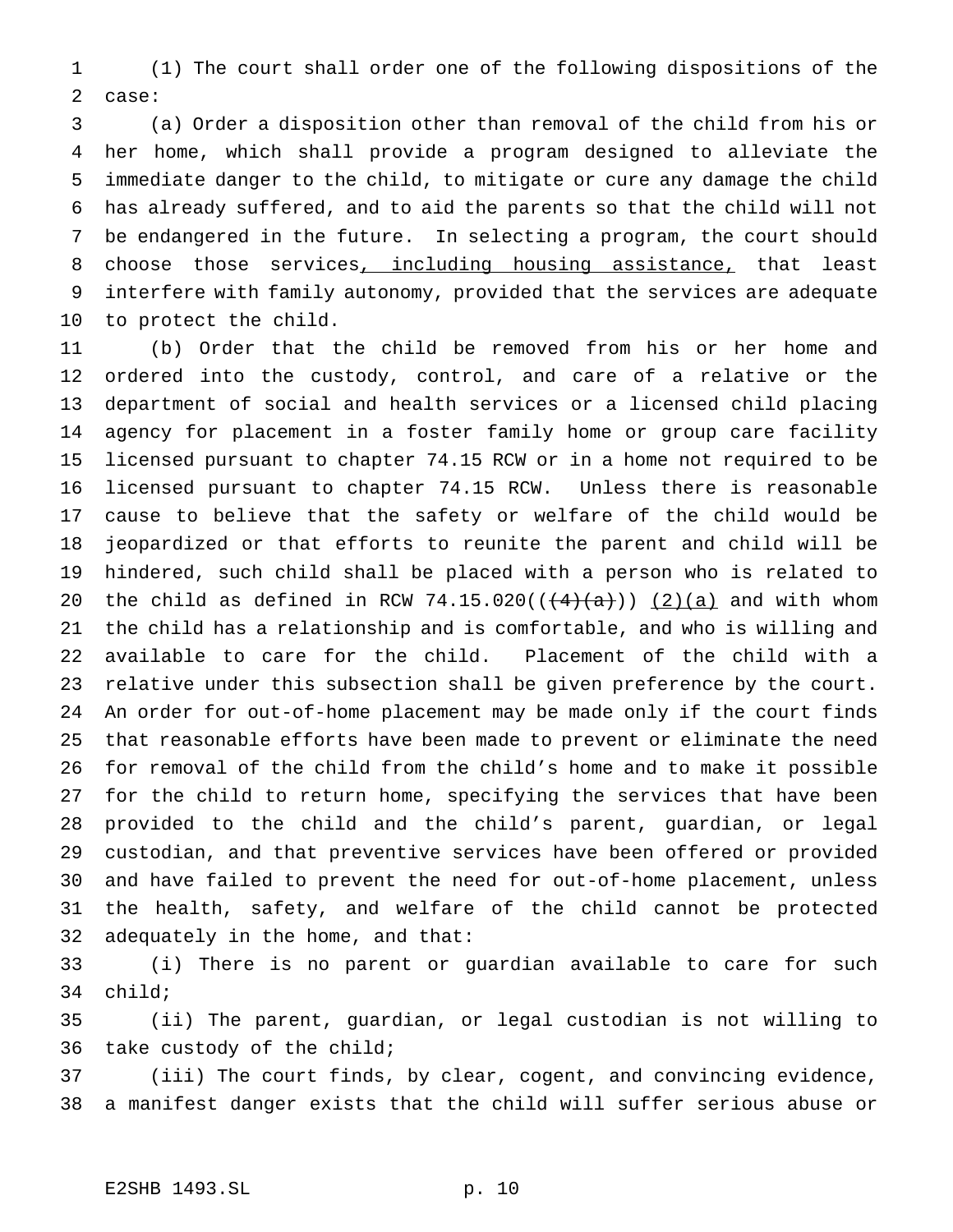neglect if the child is not removed from the home and an order under RCW 26.44.063 would not protect the child from danger; or

 (iv) The extent of the child's disability is such that the parent, guardian, or legal custodian is unable to provide the necessary care for the child and the parent, guardian, or legal custodian has determined that the child would benefit from placement outside of the home.

 (2) If the court has ordered a child removed from his or her home pursuant to subsection (1)(b) of this section, the court may order that a petition seeking termination of the parent and child relationship be filed if the court finds: (a) Termination is recommended by the supervising agency; (b) termination is in the best interests of the child; and (c) that because of the existence of aggravated circumstances, reasonable efforts to unify the family are not required. Notwithstanding the existence of aggravated circumstances, reasonable efforts may be required if the court or department determines it is in the best interest of the child. In determining whether aggravated circumstances exist, the court shall consider one or more of the following:

 (i) Conviction of the parent of rape of the child in the first, second, or third degree as defined in RCW 9A.44.073, 9A.44.076, and 9A.44.079;

 (ii) Conviction of the parent of criminal mistreatment of the child in the first or second degree as defined in RCW 9A.42.020 and 9A.42.030;

 (iii) Conviction of the parent of one of the following assault crimes, when the child is the victim: Assault in the first or second degree as defined in RCW 9A.36.011 and 9A.36.021 or assault of a child in the first or second degree as defined in RCW 9A.36.120 or 9A.36.130; (iv) Conviction of the parent of murder, manslaughter, or homicide 31 by abuse of the child's other parent, sibling, or another child;

 (v) Conviction of the parent of attempting, soliciting, or 33 conspiracy to commit a crime listed in  $(c)(i)$ ,  $(ii)$ ,  $(iii)$ , or  $(iv)$  of this subsection;

 (vi) A finding by a court that a parent is a sexually violent predator as defined in RCW 71.09.020;

 (vii) Failure of the parent to complete available treatment ordered under this chapter or the equivalent laws of another state, where such failure has resulted in a prior termination of parental rights to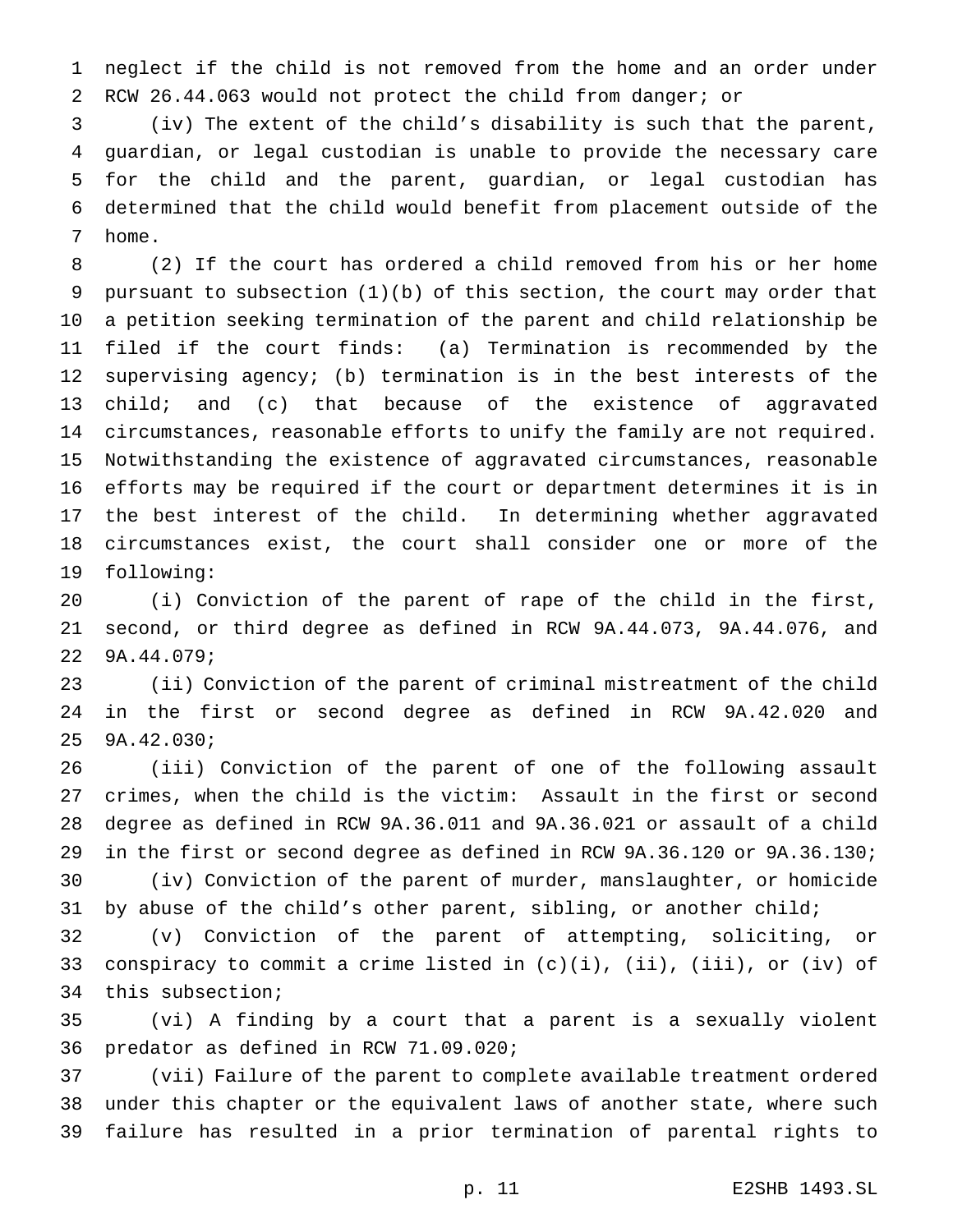another child and the parent has failed to effect significant change in the interim. In the case of a parent of an Indian child, as defined in 3 the Indian Child Welfare Act, P.L. 95-608 (25 U.S.C. ((<del>[Sec.]</del>)) Sec. 1903), the court shall also consider tribal efforts to assist the parent in completing treatment and make it possible for the child to return home;

 (viii) An infant under three years of age has been abandoned as defined in RCW 13.34.030(4)(a);

 (ix) The mother has given birth to three or more drug-affected infants, resulting in the department filing a petition under section 23 of this act.

 (3) If reasonable efforts are not ordered under subsection (2) of 13 this section a permanency ((plan [planning])) planning hearing shall be held within thirty days. Reasonable efforts shall be made to place the child in a timely manner in accordance with the permanency plan, and to complete whatever steps are necessary to finalize the permanent placement of the child.

 (4) Whenever a child is ordered removed from the child's home, the agency charged with his or her care shall provide the court with:

 (a) A permanency plan of care that shall identify one of the following outcomes as a primary goal and may identify additional outcomes as alternative goals: Return of the child to the home of the 23 child's parent, guardian, or legal custodian; adoption; guardianship; 24 permanent legal custody;  $((\theta \cdot \hat{r}))$  long-term relative or foster care, until the child is age eighteen, with a written agreement between the parties and the care provider; and independent living, if appropriate 27 and if the child is age sixteen or older; or a responsible living 28 skills program. Whenever a permanency plan identifies independent living as a goal, the plan shall also specifically identify the services that will be provided to assist the child to make a successful transition from foster care to independent living. Before the court approves independent living as a permanency plan of care, the court shall make a finding that the provision of services to assist the child in making a transition from foster care to independent living will allow the child to manage his or her financial affairs and to manage his or her personal, social, educational, and nonfinancial affairs. The department shall not discharge a child to an independent living situation before the child is eighteen years of age unless the child becomes emancipated pursuant to chapter 13.64 RCW.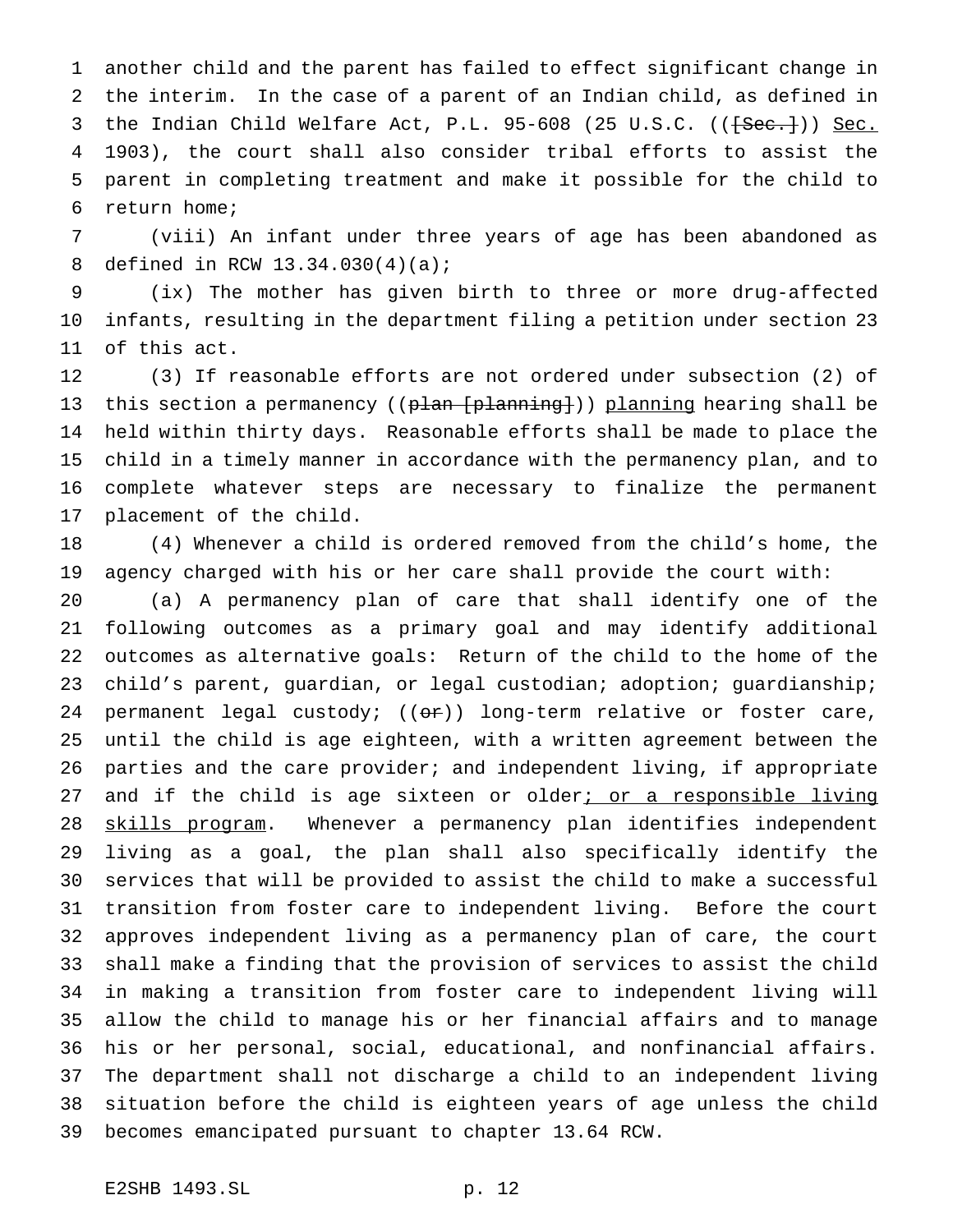(b) Unless the court has ordered, pursuant to subsection (2) of this section, that a termination petition be filed, a specific plan as to where the child will be placed, what steps will be taken to return the child home, and what actions the agency will take to maintain parent-child ties. All aspects of the plan shall include the goal of achieving permanence for the child.

 (i) The agency plan shall specify what services the parents will be offered in order to enable them to resume custody, what requirements the parents must meet in order to resume custody, and a time limit for each service plan and parental requirement.

 (ii) The agency shall be required to encourage the maximum parent- child contact possible, including regular visitation and participation by the parents in the care of the child while the child is in placement. Visitation may be limited or denied only if the court determines that such limitation or denial is necessary to protect the child's health, safety, or welfare.

 (iii) A child shall be placed as close to the child's home as possible, preferably in the child's own neighborhood, unless the court finds that placement at a greater distance is necessary to promote the child's or parents' well-being.

 (iv) The agency charged with supervising a child in placement shall provide all reasonable services that are available within the agency, or within the community, or those services which the department of social and health services has existing contracts to purchase. It shall report to the court if it is unable to provide such services.

 (c) If the court has ordered, pursuant to subsection (2) of this section, that a termination petition be filed, a specific plan as to where the child will be placed, what steps will be taken to achieve permanency for the child, services to be offered or provided to the child, and, if visitation would be in the best interests of the child, a recommendation to the court regarding visitation between parent and child pending a fact-finding hearing on the termination petition. The agency shall not be required to develop a plan of services for the parents or provide services to the parents.

 (5) If the court determines that the continuation of reasonable efforts to prevent or eliminate the need to remove the child from his or her home or to safely return the child home should not be part of the permanency plan of care for the child, reasonable efforts shall be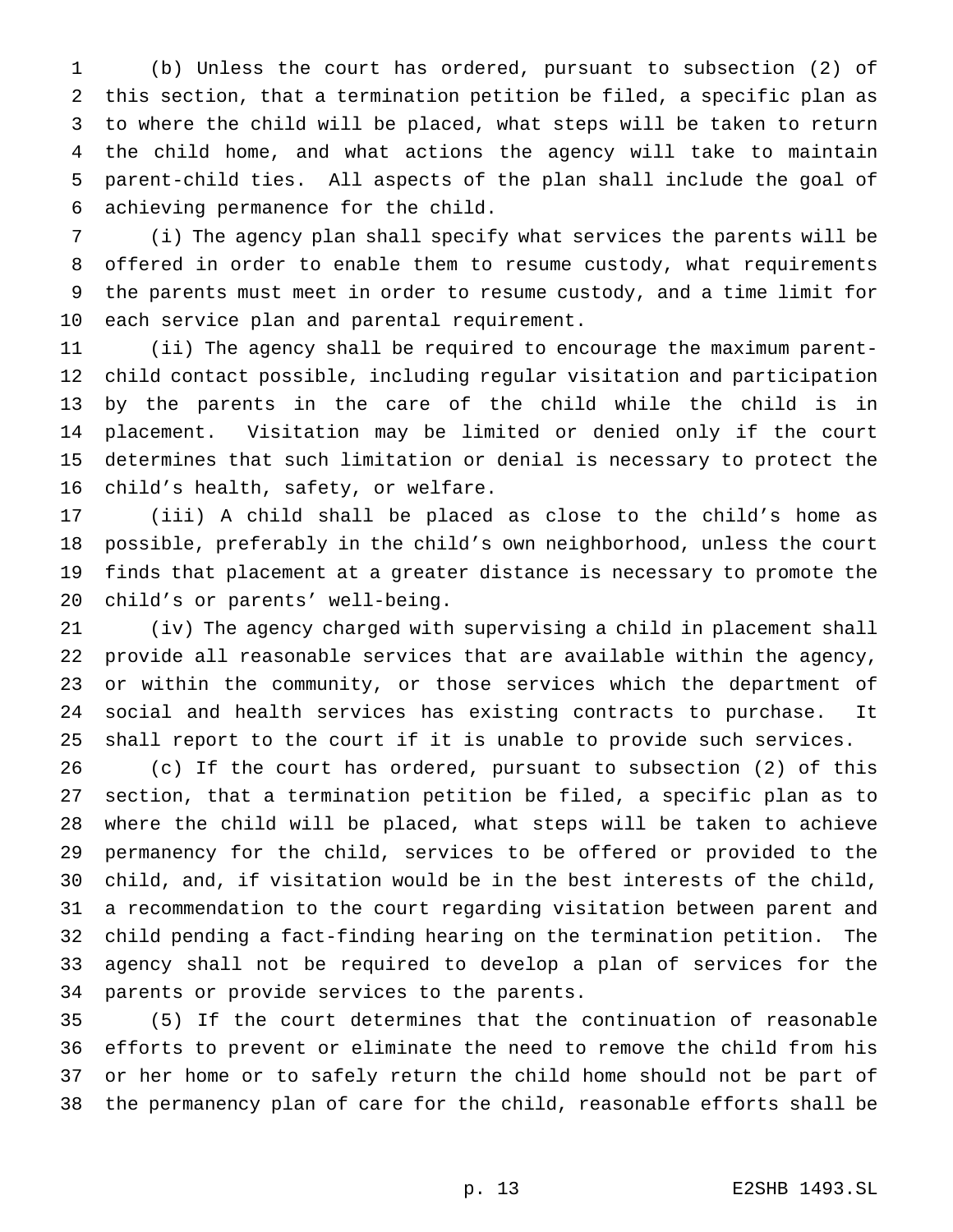made to place the child in a timely manner and to complete whatever steps are necessary to finalize the permanent placement of the child. (6) If there is insufficient information at the time of the disposition hearing upon which to base a determination regarding the suitability of a proposed placement with a relative, the child shall remain in foster care and the court shall direct the supervising agency to conduct necessary background investigations as provided in chapter 74.15 RCW and report the results of such investigation to the court within thirty days. However, if such relative appears otherwise suitable and competent to provide care and treatment, the criminal history background check need not be completed before placement, but as soon as possible after placement. Any placements with relatives, pursuant to this section, shall be contingent upon cooperation by the relative with the agency case plan and compliance with court orders related to the care and supervision of the child including, but not limited to, court orders regarding parent-child contacts and any other conditions imposed by the court. Noncompliance with the case plan or court order shall be grounds for removal of the child from the relative's home, subject to review by the court.

 (7) Except for children whose cases are reviewed by a citizen review board under chapter 13.70 RCW, the status of all children found to be dependent shall be reviewed by the court at least every six months from the beginning date of the placement episode or the date dependency is established, whichever is first, at a hearing in which it shall be determined whether court supervision should continue. The review shall include findings regarding the agency and parental completion of disposition plan requirements, and if necessary, revised permanency time limits. The supervising agency shall provide a foster parent, preadoptive parent, or relative with notice of, and their right to an opportunity to be heard in, a review hearing pertaining to the child, but only if that person is currently providing care to that child at the time of the hearing. This section shall not be construed to grant party status to any person who has been provided an opportunity to be heard.

 (a) A child shall not be returned home at the review hearing unless the court finds that a reason for removal as set forth in this section no longer exists. The parents, guardian, or legal custodian shall report to the court the efforts they have made to correct the conditions which led to removal. If a child is returned, casework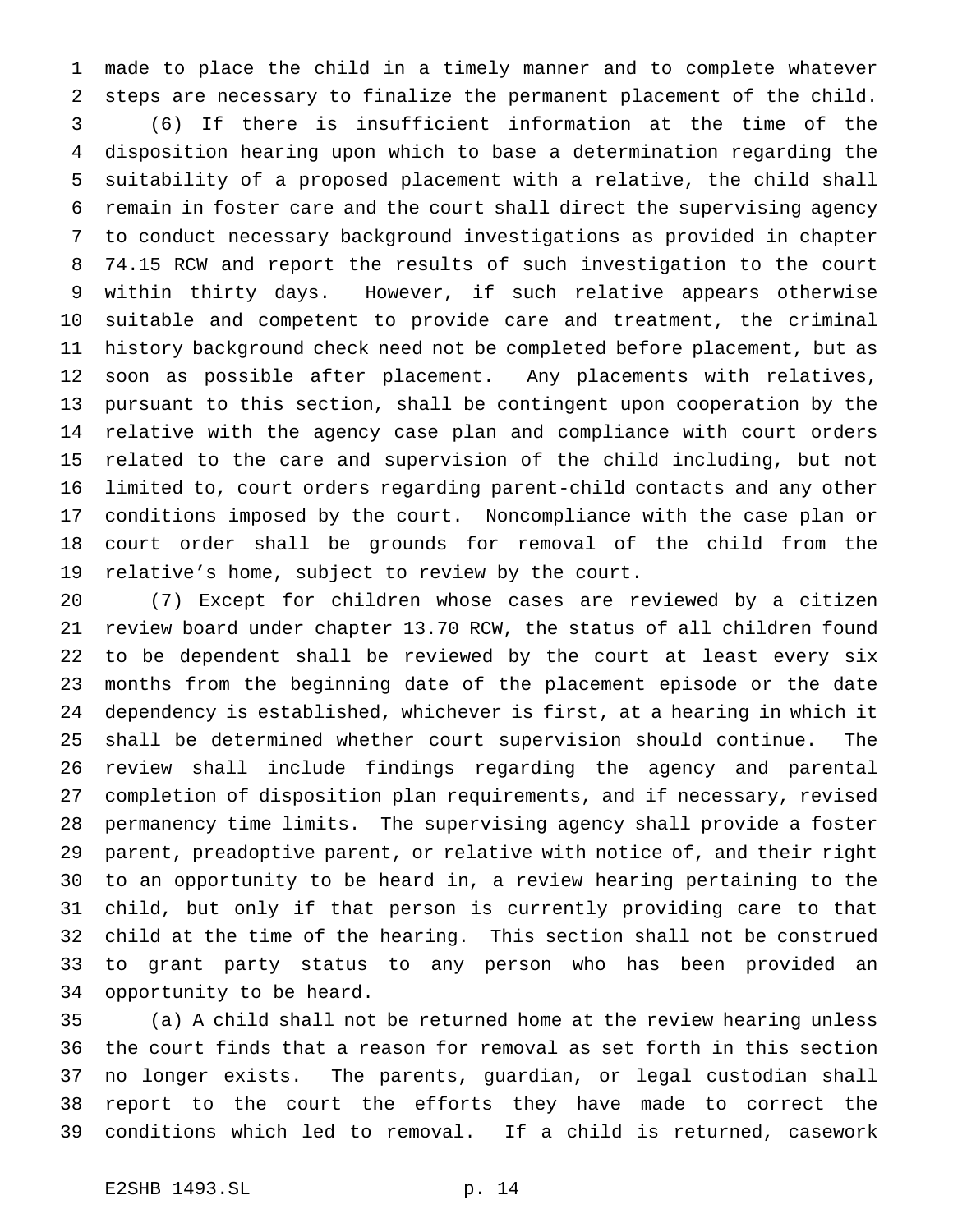supervision shall continue for a period of six months, at which time there shall be a hearing on the need for continued intervention.

 (b) If the child is not returned home, the court shall establish in writing:

 (i) Whether reasonable services have been provided to or offered to the parties to facilitate reunion, specifying the services provided or offered;

 (ii) Whether the child has been placed in the least-restrictive setting appropriate to the child's needs, including whether consideration and preference has been given to placement with the child's relatives;

 (iii) Whether there is a continuing need for placement and whether the placement is appropriate;

 (iv) Whether there has been compliance with the case plan by the child, the child's parents, and the agency supervising the placement; (v) Whether progress has been made toward correcting the problems

that necessitated the child's placement in out-of-home care;

 (vi) Whether the parents have visited the child and any reasons why visitation has not occurred or has been infrequent;

20 (vii) Whether additional services, including housing assistance, are needed to facilitate the return of the child to the child's parents; if so, the court shall order that reasonable services be 23 offered specifying such services; and

 (viii) The projected date by which the child will be returned home or other permanent plan of care will be implemented.

 (c) The court at the review hearing may order that a petition seeking termination of the parent and child relationship be filed.

 (8) The court's ability to order housing assistance under this section is: (a) Limited to cases in which homelessness or the lack of adequate and safe housing is the primary reason for an out-of-home 31 placement; and (b) subject to the availability of funds appropriated 32 for this specific purpose.

 NEW SECTION. **Sec. 10.** Sections 10 through 26 of this act may be referred to as the homeless youth prevention, protection, and education act, or the HOPE act. Every day many youth in this state seek shelter out on the street. A nurturing nuclear family does not exist for them, and state-sponsored alternatives such as foster homes do not meet the demand and isolate youth, who feel like outsiders in families not their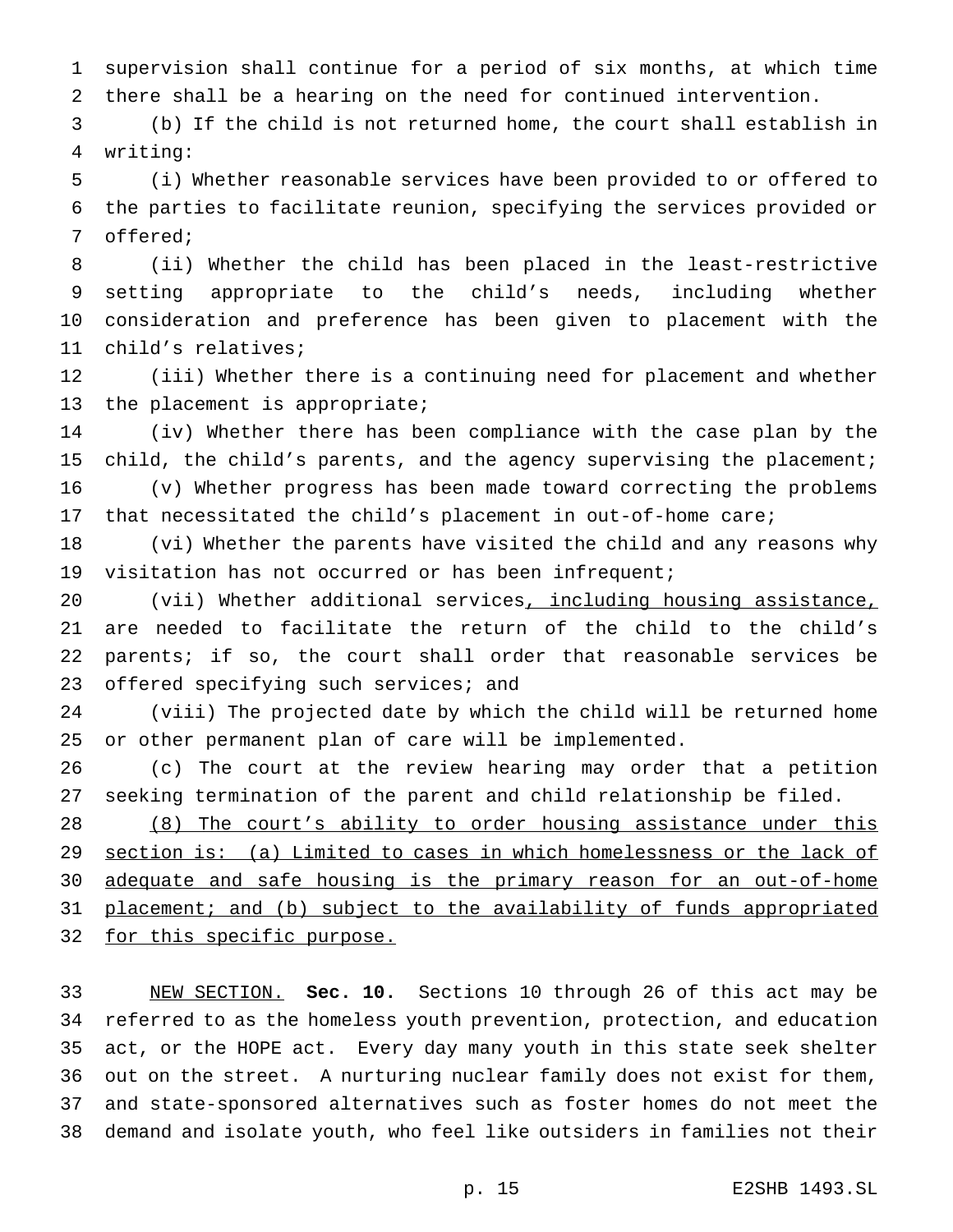own. The legislature recognizes the need to develop placement alternatives for dependent youth ages sixteen to eighteen, who are living on the street. The HOPE act is an effort to engage youth and provide them access to services through development of life skills in a setting that supports them. Nothing in sections 10 through 26 of this act shall constitute an entitlement.

 **Sec. 11.** RCW 74.15.020 and 1998 c 269 s 3 are each amended to read as follows:

 For the purpose of chapter 74.15 RCW and RCW 74.13.031, and unless otherwise clearly indicated by the context thereof, the following terms shall mean:

 (1) "Agency" means any person, firm, partnership, association, corporation, or facility which receives children, expectant mothers, or persons with developmental disabilities for control, care, or maintenance outside their own homes, or which places, arranges the placement of, or assists in the placement of children, expectant mothers, or persons with developmental disabilities for foster care or placement of children for adoption, and shall include the following irrespective of whether there is compensation to the agency or to the children, expectant mothers or persons with developmental disabilities for services rendered:

 (a) "Child day-care center" means an agency which regularly provides care for a group of children for periods of less than twenty-four hours;

 (b) "Child-placing agency" means an agency which places a child or children for temporary care, continued care, or for adoption;

 (c) "Community facility" means a group care facility operated for the care of juveniles committed to the department under RCW 13.40.185. A county detention facility that houses juveniles committed to the department under RCW 13.40.185 pursuant to a contract with the department is not a community facility;

 (d) "Crisis residential center" means an agency which is a temporary protective residential facility operated to perform the duties specified in chapter 13.32A RCW, in the manner provided in RCW 74.13.032 through 74.13.036;

 (e) "Family day-care provider" means a child day-care provider who regularly provides child day care for not more than twelve children in the provider's home in the family living quarters;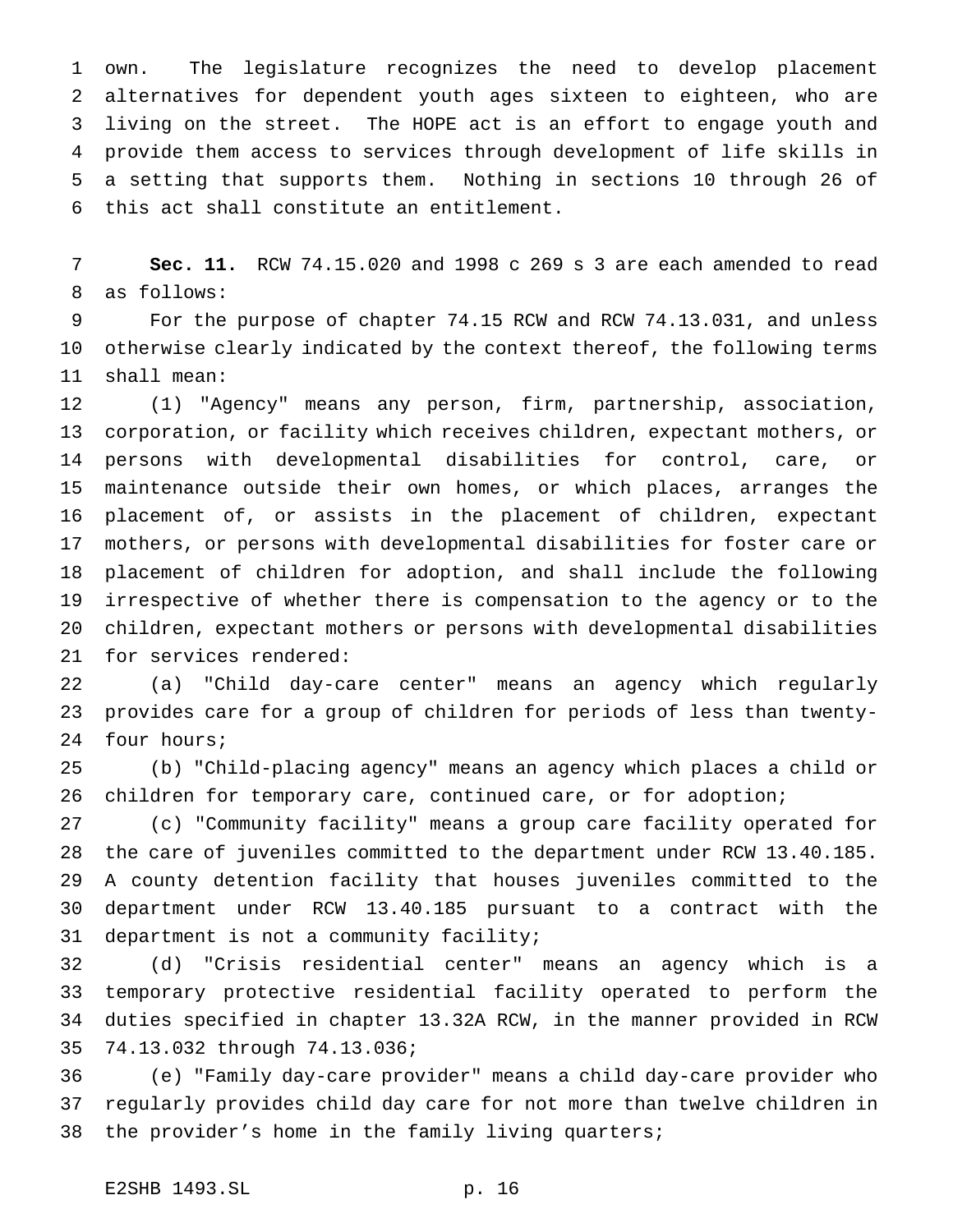(f) "Foster-family home" means an agency which regularly provides care on a twenty-four hour basis to one or more children, expectant mothers, or persons with developmental disabilities in the family abode of the person or persons under whose direct care and supervision the child, expectant mother, or person with a developmental disability is placed;

 (g) "Group-care facility" means an agency, other than a foster- family home, which is maintained and operated for the care of a group of children on a twenty-four hour basis;

10 (h) "HOPE center" means an agency licensed by the secretary to 11 provide temporary residential placement and other services to street 12 youth. A street youth may remain in a HOPE center for thirty days while services are arranged and permanent placement is coordinated. No 14 street youth may stay longer than thirty days unless approved by the department and any additional days approved by the department must be based on the unavailability of a long-term placement option. A street 17 youth whose parent wants him or her returned to home may remain in a HOPE center until his or her parent arranges return of the youth, not 19 longer. All other street youth must have court approval under chapter 13.34 or 13.32A RCW to remain in a HOPE center up to thirty days;

21 (i) "Maternity service" means an agency which provides or arranges for care or services to expectant mothers, before or during confinement, or which provides care as needed to mothers and their infants after confinement;

 ( $(\frac{1}{1})$ ) (j) "Responsible living skills program" means an agency licensed by the secretary that provides residential and transitional 27 living services to persons ages sixteen to eighteen who are dependent under chapter 13.34 RCW and who have been unable to live in his or her 29 legally authorized residence and, as a result, the minor lived outdoors 30 or in another unsafe location not intended for occupancy by the minor. Dependent minors ages fourteen and fifteen may be eligible if no other placement alternative is available and the department approves the 33 placement;

34 (k) "Service provider" means the entity that operates a community facility.

(2) "Agency" shall not include the following:

 (a) Persons related to the child, expectant mother, or person with developmental disability in the following ways: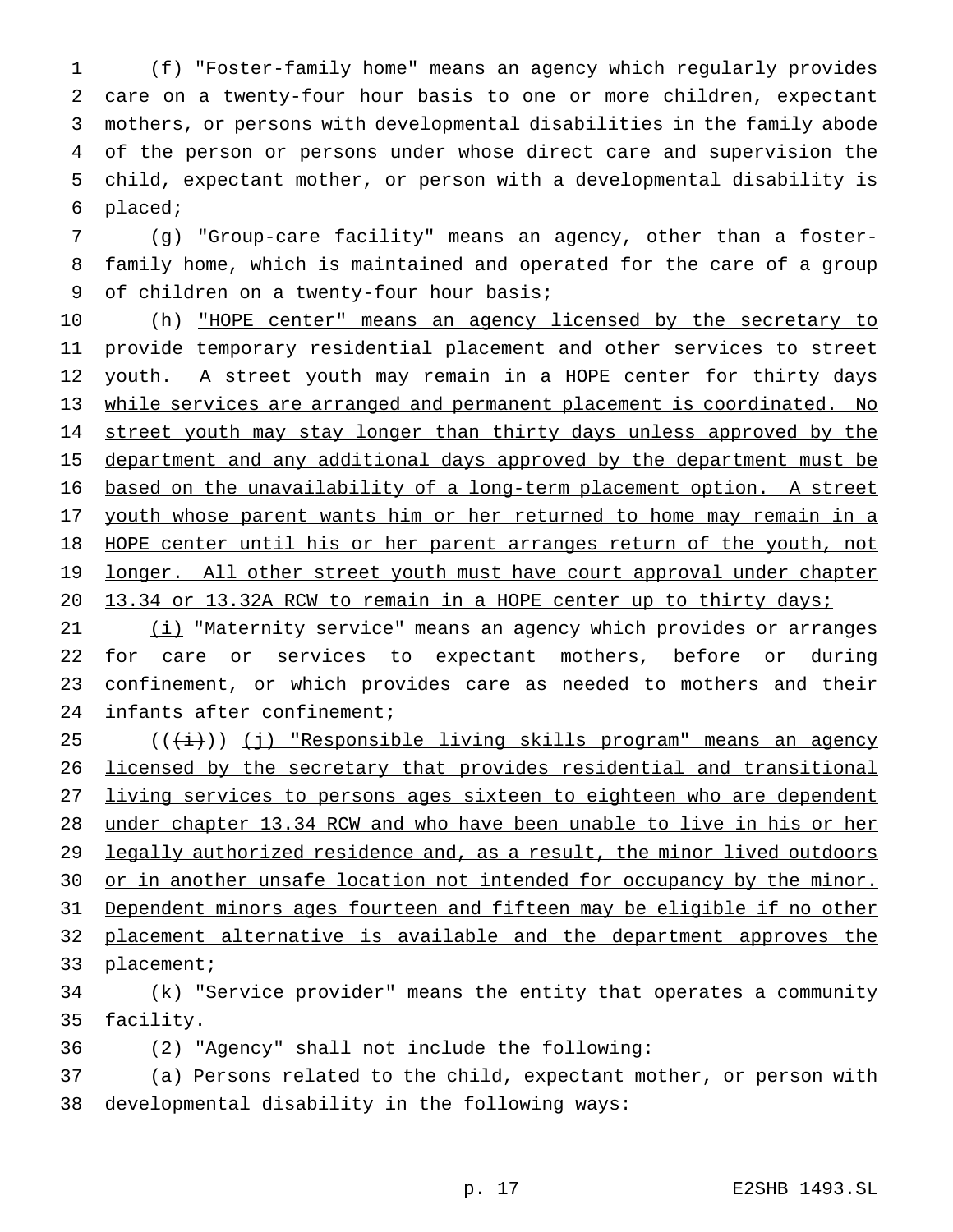(i) Any blood relative, including those of half-blood, and including first cousins, nephews or nieces, and persons of preceding generations as denoted by prefixes of grand, great, or great-great;

(ii) Stepfather, stepmother, stepbrother, and stepsister;

 (iii) A person who legally adopts a child or the child's parent as well as the natural and other legally adopted children of such persons, and other relatives of the adoptive parents in accordance with state law;

 (iv) Spouses of any persons named in (i), (ii), or (iii) of this subsection (2)(a), even after the marriage is terminated; or

 (v) Extended family members, as defined by the law or custom of the Indian child's tribe or, in the absence of such law or custom, a person who has reached the age of eighteen and who is the Indian child's grandparent, aunt or uncle, brother or sister, brother-in-law or sister-in-law, niece or nephew, first or second cousin, or stepparent who provides care in the family abode on a twenty-four-hour basis to an Indian child as defined in 25 U.S.C. Sec. 1903(4);

 (b) Persons who are legal guardians of the child, expectant mother, or persons with developmental disabilities;

 (c) Persons who care for a neighbor's or friend's child or children, with or without compensation, where: (i) The person providing care for periods of less than twenty-four hours does not conduct such activity on an ongoing, regularly scheduled basis for the purpose of engaging in business, which includes, but is not limited to, advertising such care; or (ii) the parent and person providing care on a twenty-four-hour basis have agreed to the placement in writing and 27 the state is not providing any payment for the care;

 (d) Parents on a mutually cooperative basis exchange care of one another's children;

 (e) A person, partnership, corporation, or other entity that provides placement or similar services to exchange students or international student exchange visitors or persons who have the care of an exchange student in their home;

 (f) Nursery schools or kindergartens which are engaged primarily in educational work with preschool children and in which no child is enrolled on a regular basis for more than four hours per day;

 (g) Schools, including boarding schools, which are engaged primarily in education, operate on a definite school year schedule,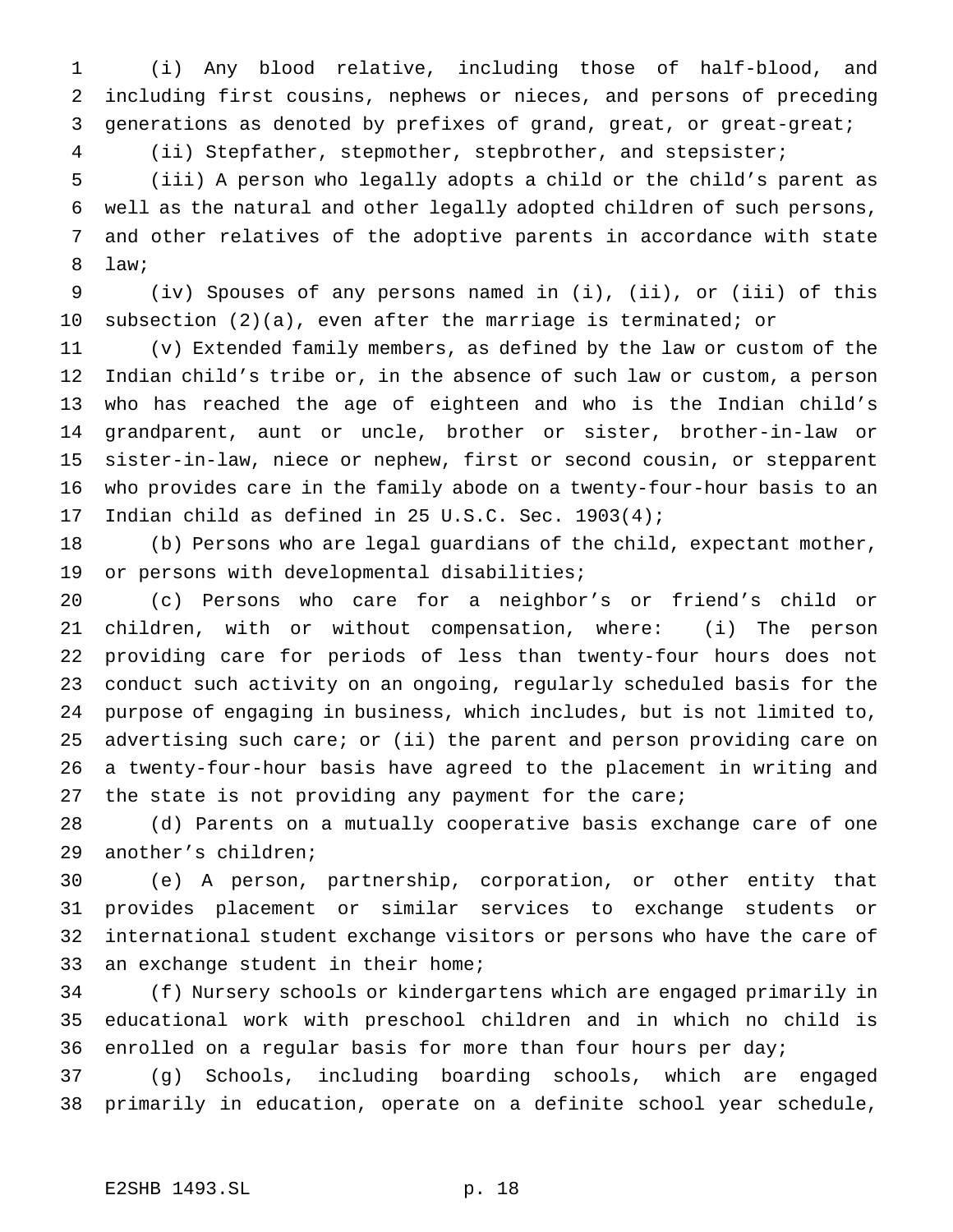follow a stated academic curriculum, accept only school-age children and do not accept custody of children;

 (h) Seasonal camps of three months' or less duration engaged primarily in recreational or educational activities;

 (i) Hospitals licensed pursuant to chapter 70.41 RCW when performing functions defined in chapter 70.41 RCW, nursing homes licensed under chapter 18.51 RCW and boarding homes licensed under chapter 18.20 RCW;

(j) Licensed physicians or lawyers;

 (k) Facilities providing care to children for periods of less than twenty-four hours whose parents remain on the premises to participate 12 in activities other than employment;

(l) Facilities approved and certified under chapter 71A.22 RCW;

 (m) Any agency having been in operation in this state ten years prior to June 8, 1967, and not seeking or accepting moneys or assistance from any state or federal agency, and is supported in part by an endowment or trust fund;

 (n) Persons who have a child in their home for purposes of adoption, if the child was placed in such home by a licensed child- placing agency, an authorized public or tribal agency or court or if a replacement report has been filed under chapter 26.33 RCW and the 22 placement has been approved by the court;

 (o) An agency operated by any unit of local, state, or federal government or an agency, located within the boundaries of a federally recognized Indian reservation, licensed by the Indian tribe;

 (p) An agency located on a federal military reservation, except where the military authorities request that such agency be subject to the licensing requirements of this chapter.

 (3) "Department" means the state department of social and health services.

 (4) "Juvenile" means a person under the age of twenty-one who has been sentenced to a term of confinement under the supervision of the department under RCW 13.40.185.

 (5) "Probationary license" means a license issued as a disciplinary measure to an agency that has previously been issued a full license but is out of compliance with licensing standards.

 (6) "Requirement" means any rule, regulation, or standard of care to be maintained by an agency.

(7) "Secretary" means the secretary of social and health services.

p. 19 E2SHB 1493.SL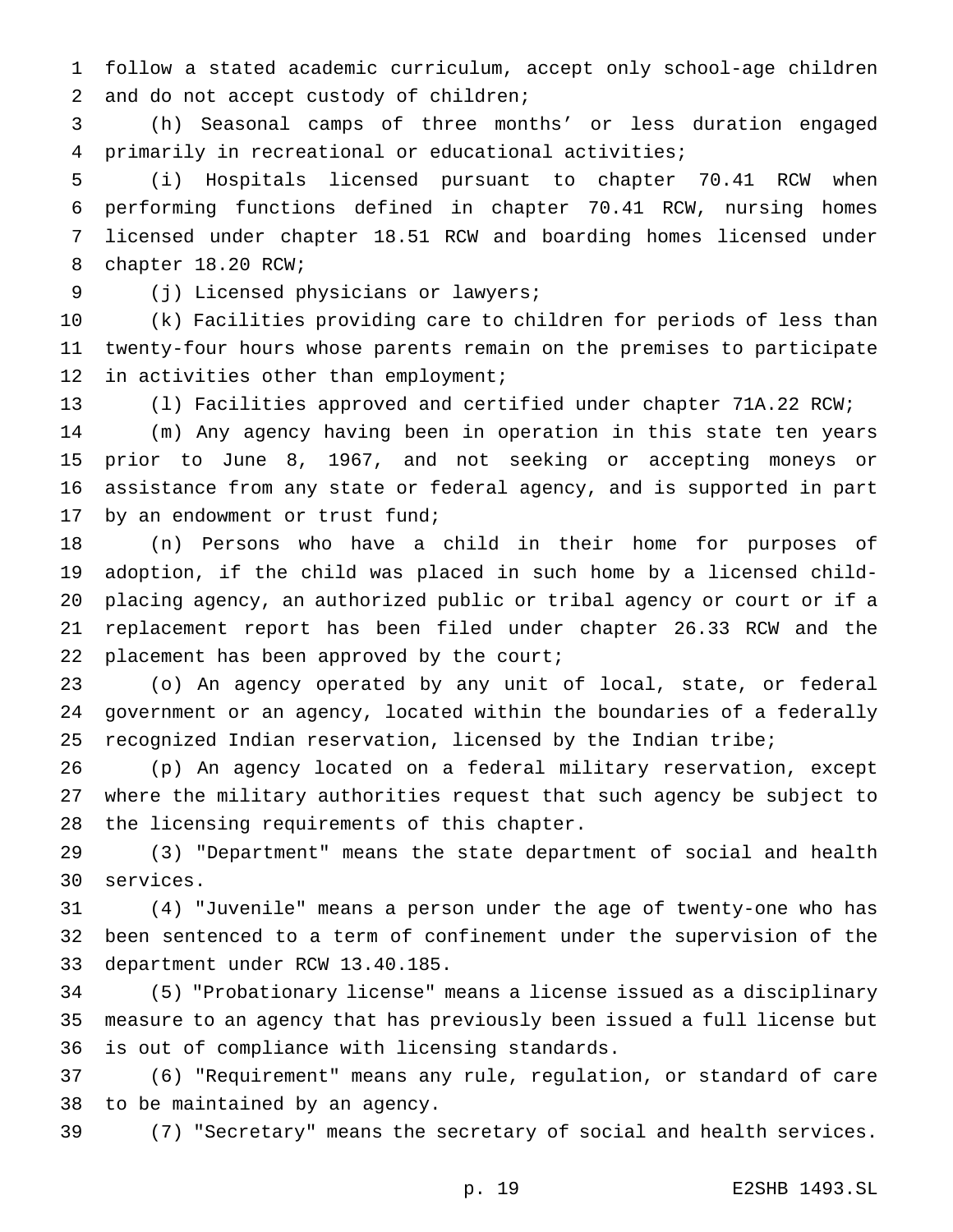(8) "Street youth" means a person under the age of eighteen who lives outdoors or in another unsafe location not intended for occupancy 3 by the minor and who is not residing with his or her parent or at his 4 or her legally authorized residence.

 (9) "Transitional living services" means at a minimum, to the extent funds are available, the following:

 (a) Educational services, including basic literacy and computational skills training, either in local alternative or public high schools or in a high school equivalency program that leads to 10 obtaining a high school equivalency degree;

 (b) Assistance and counseling related to obtaining vocational 12 training or higher education, job readiness, job search assistance, and 13 placement programs;

 (c) Counseling and instruction in life skills such as money management, home management, consumer skills, parenting, health care, 16 access to community resources, and transportation and housing options; (d) Individual and group counseling; and (e) Establishing networks with federal agencies and state and local

19 organizations such as the United States department of labor, employment and training administration programs including the job training partnership act which administers private industry councils and the job 22 corps; vocational rehabilitation; and volunteer programs.

 NEW SECTION. **Sec. 12.** A new section is added to chapter 74.15 RCW to read as follows:

 The secretary shall establish HOPE centers that provide no more than seventy-five beds across the state and may establish HOPE centers by contract, within funds appropriated by the legislature specifically for this purpose. HOPE centers shall be operated in a manner to reasonably assure that street youth placed there will not run away. Street youth may leave a HOPE center during the course of the day to attend school or other necessary appointments, but the street youth must be accompanied by an administrator or an administrator's designee. The street youth must provide the administration with specific information regarding his or her destination and expected time of return to the HOPE center. Any street youth who runs away from a HOPE center shall not be readmitted unless specifically authorized by the street youth's placement and liaison specialist, and the placement and liaison specialist shall document with specific factual findings an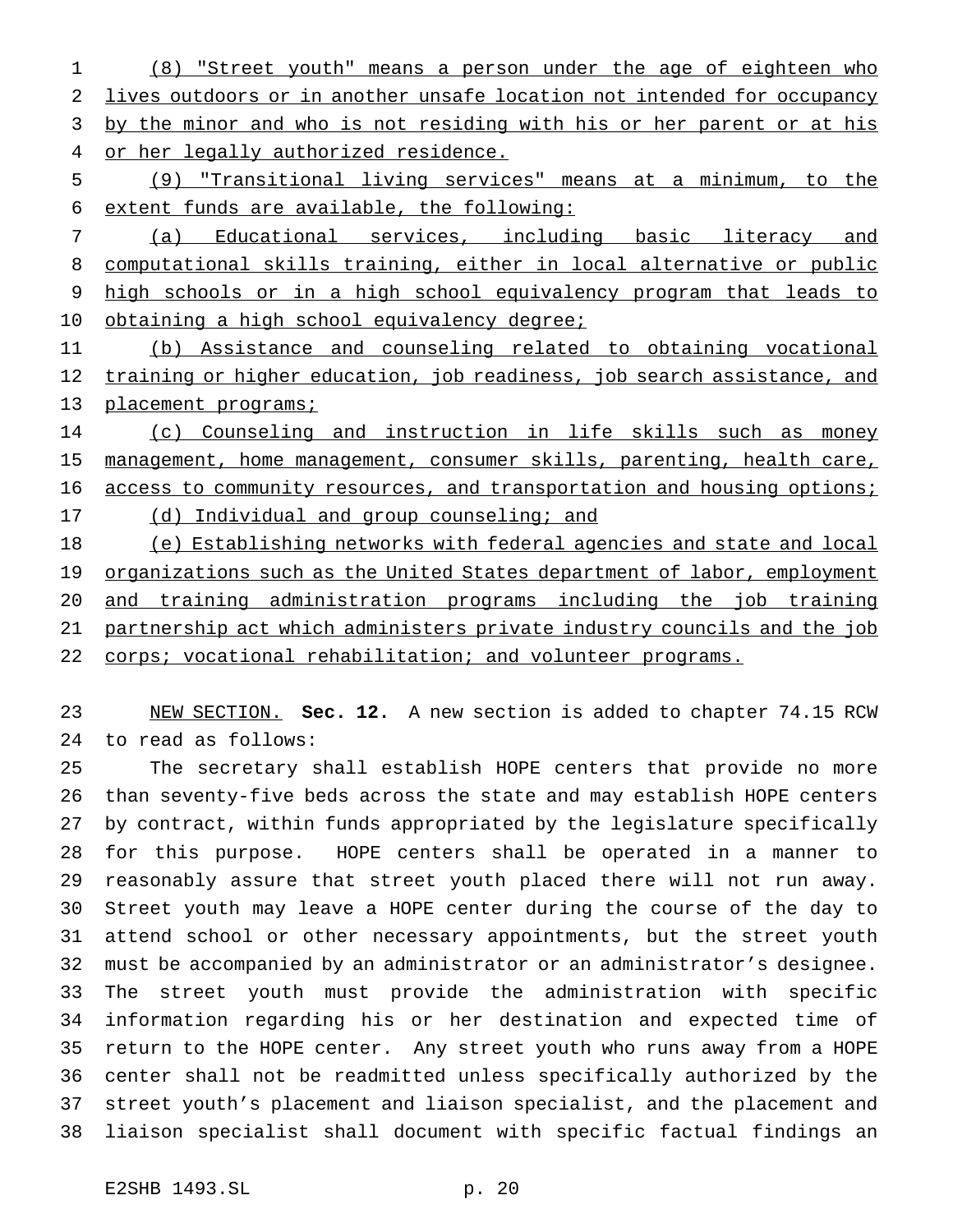appropriate basis for readmitting any street youth to a HOPE center. HOPE centers are required to have the following:

(1) A license issued by the secretary;

 (2) A professional with a master's degree in counseling, social work, or related field and at least one year of experience working with street youth or a bachelor of arts degree in social work or a related field and five years of experience working with street youth. This professional staff person may be contractual or a part-time employee, but must be available to work with street youth in a HOPE center at a ratio of one to every fifteen youth staying in a HOPE center. This professional shall be known as a placement and liaison specialist. Preference shall be given to those professionals cross-credentialed in mental health and chemical dependency. The placement and liaison specialist shall:

 (a) Conduct an assessment of the street youth that includes a determination of the street youth's legal status regarding residential placement;

 (b) Facilitate the street youth's return to his or her legally authorized residence at the earliest possible date or initiate processes to arrange legally authorized appropriate placement. Any street youth who may meet the definition of dependent child under RCW 13.34.030 must be referred to the department. The department shall determine whether a dependency petition should be filed under chapter 13.34 RCW. A shelter care hearing must be held within seventy-two hours to authorize out-of-home placement for any youth the department determines is appropriate for out-of-home placement under chapter 13.34 RCW. All of the provisions of chapter 13.32A RCW must be followed for children in need of services or at-risk youth;

 (c) Interface with other relevant resources and system representatives to secure long-term residential placement and other needed services for the street youth;

 (d) Be assigned immediately to each youth and meet with the youth within eight hours of the youth receiving HOPE center services;

 (e) Facilitate a physical examination of any street youth who has not seen a physician within one year prior to residence at a HOPE center and facilitate evaluation by a county-designated mental health professional, a chemical dependency specialist, or both if appropriate; and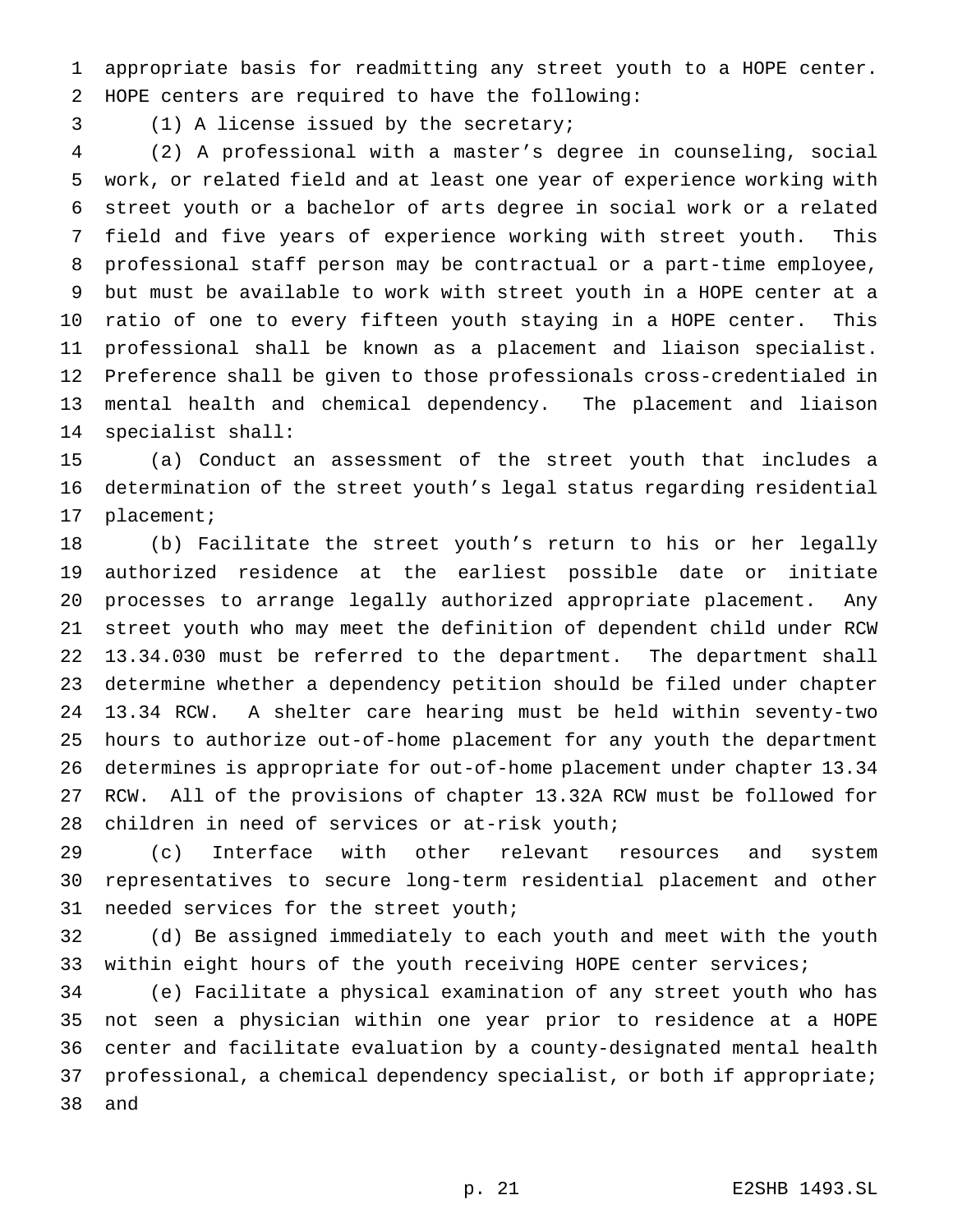(f) Arrange an educational assessment to measure the street youth's competency level in reading, writing, and basic mathematics, and that will measure learning disabilities or special needs;

 (3) Staff trained in development needs of street youth as determined by the secretary, including an administrator who is a professional with a master's degree in counseling, social work, or a related field and at least one year of experience working with street youth, or a bachelor of arts degree in social work or a related field and five years of experience working with street youth, who must work with the placement and liaison specialist to provide appropriate services on site;

 (4) A data collection system that measures outcomes for the population served, and enables research and evaluation that can be used for future program development and service delivery. Data collection systems must have confidentiality rules and protocols developed by the secretary;

 (5) Notification requirements that meet the notification requirements of chapter 13.32A RCW. The youth's arrival date and time must be logged at intake by HOPE center staff. The staff must immediately notify law enforcement and dependency caseworkers if a street youth runs away from a HOPE center. A child may be transferred to a secure facility as defined in RCW 13.32A.030 whenever the staff reasonably believes that a street youth is likely to leave the HOPE center and not return after full consideration of the factors set forth in RCW 13.32A.130(2)(a) (i) and (ii). The street youth's temporary placement in the HOPE center must be authorized by the court or the secretary if the youth is a dependent of the state under chapter 13.34 RCW or the department is responsible for the youth under chapter 13.32A RCW, or by the youth's parent or legal custodian, until such time as 30 the parent can retrieve the youth who is returning to home;

 (6) HOPE centers must identify to the department any street youth it serves who is not returning promptly to home. The department then must contact the missing children's clearinghouse identified in chapter 13.60 RCW and either report the youth's location or report that the youth is the subject of a dependency action and the parent should receive notice from the department;

 (7) Services that provide counseling and education to the street youth; and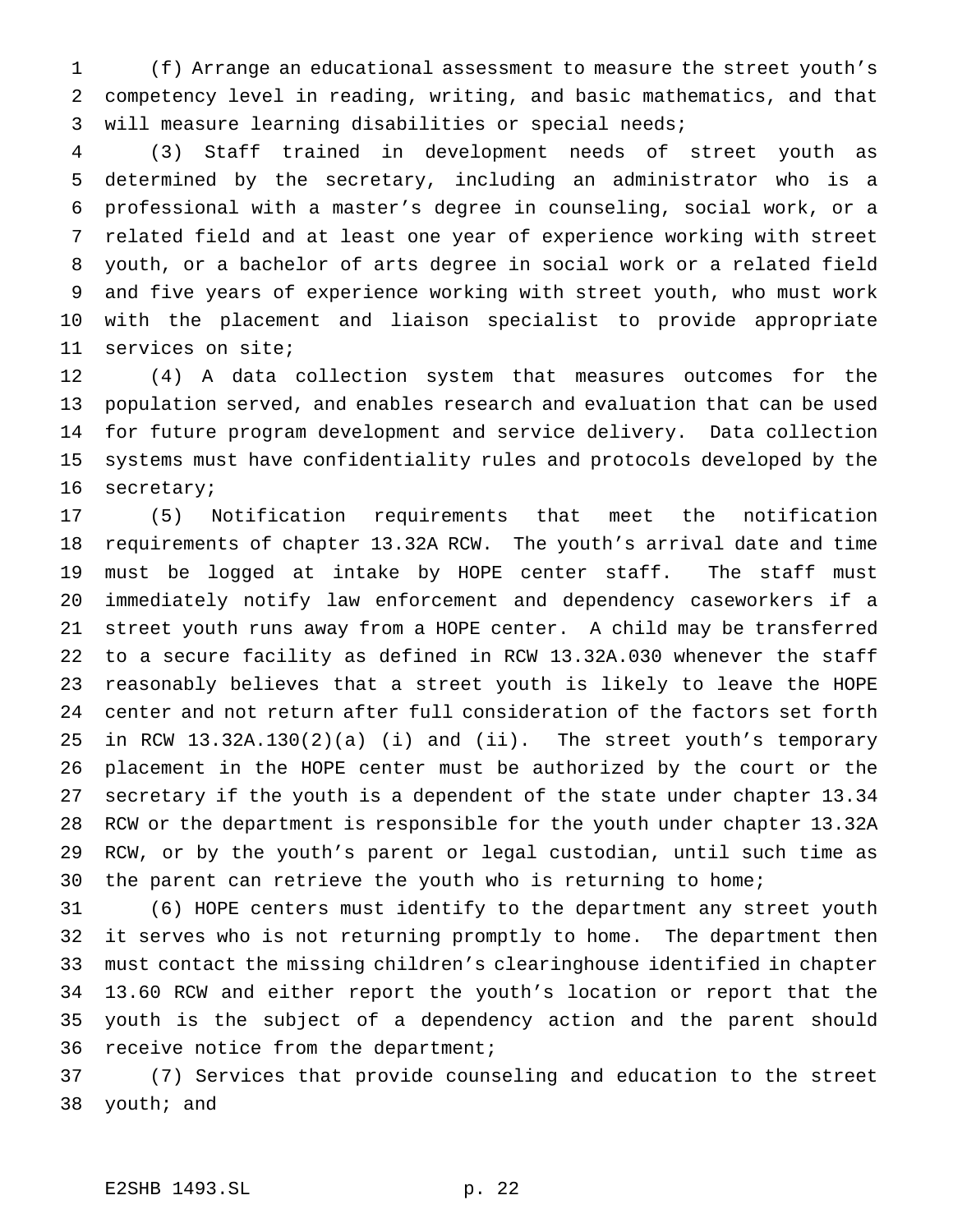(8) The department shall only award contracts for the operation of HOPE center beds and responsible living skills programs in departmental regions: (a) With operating secure crisis residential centers; or (b) in which the secretary finds significant progress is made toward opening a secure crisis residential center.

 NEW SECTION. **Sec. 13.** A new section is added to chapter 74.15 RCW to read as follows:

 The secretary shall establish responsible living skills programs that provide no more than seventy-five beds across the state and may establish responsible living skills programs by contract, within funds appropriated by the legislature specifically for this purpose. Responsible living skills programs shall have the following:

(1) A license issued by the secretary;

 (2) A professional with a master's degree in counseling, social work, or related field and at least one year of experience working with street youth available to serve residents or a bachelor of arts degree in social work or a related field and five years of experience working with street youth. The professional shall provide counseling services and interface with other relevant resources and systems to prepare the minor for adult living. Preference shall be given to those professionals cross-credentialed in mental health and chemical dependency;

 (3) Staff trained in development needs of older adolescents eligible to participate in responsible living skills programs as 25 determined by the secretary;

 (4) Transitional living services and a therapeutic model of service delivery that provides necessary program supervision of residents and at the same time includes a philosophy, program structure, and treatment planning that emphasizes achievement of competency in independent living skills. Independent living skills include achieving basic educational requirements such as a GED, enrollment in vocational and technical training programs offered at the community and vocational colleges, obtaining and maintaining employment; accomplishing basic life skills such as money management, nutrition, preparing meals, and cleaning house. A baseline skill level in ability to function productively and independently shall be determined at entry. Performance shall be measured and must demonstrate improvement from involvement in the program. Each resident shall have a plan for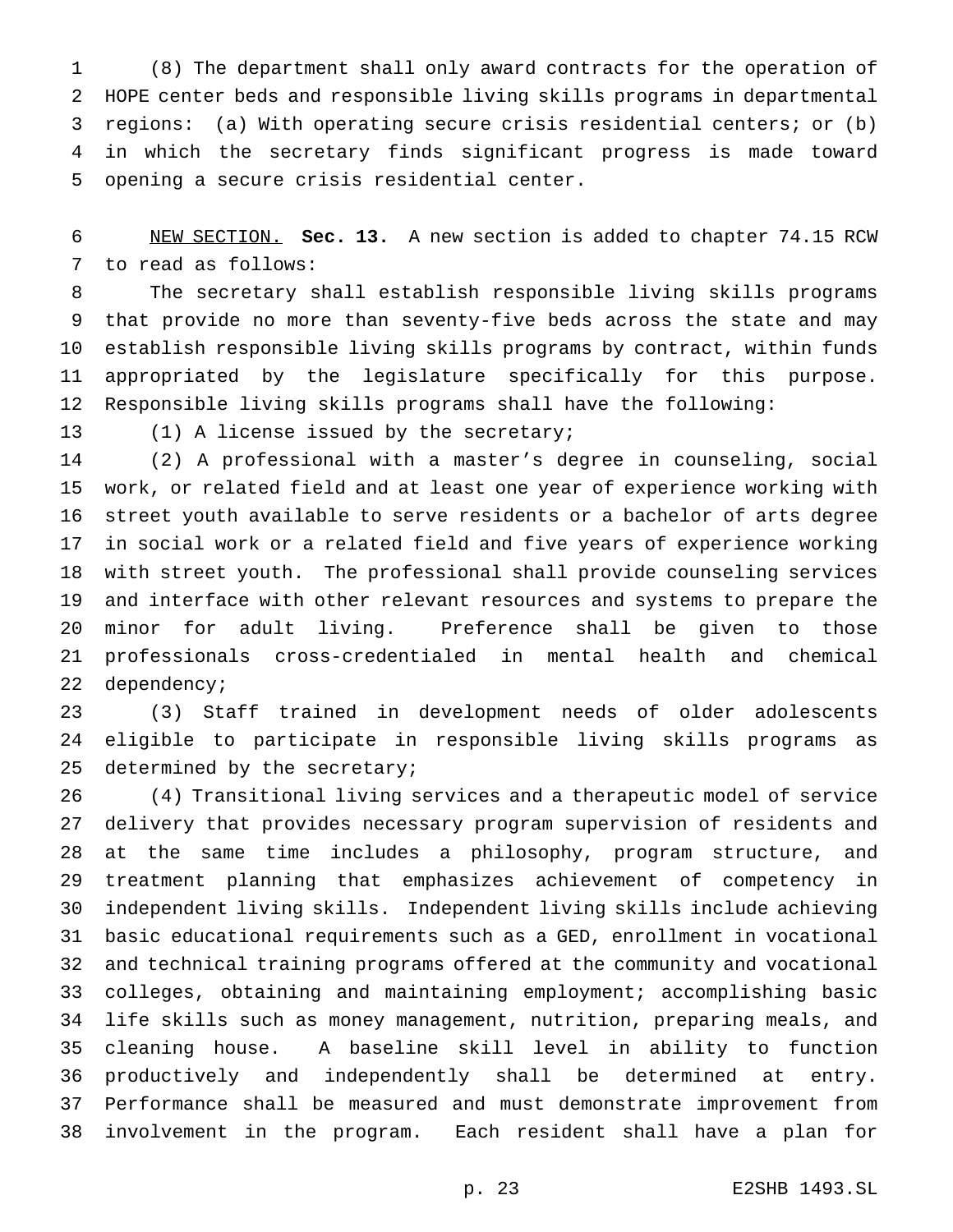achieving independent living skills by the time the resident leaves the placement. The plan shall be written within the first thirty days of placement and reviewed every ninety days. A resident who fails to consistently adhere to the elements of the plan shall be subject to reassessment by the professional staff of the program and may be placed outside the program; and

 (5) A data collection system that measures outcomes for the population served, and enables research and evaluation that can be used for future program development and service delivery. Data collection systems must have confidentiality rules and protocols developed by the secretary.

 (6) The department shall not award contracts for the operation of responsible living skills programs until HOPE center beds are operational.

 NEW SECTION. **Sec. 14.** A new section is added to chapter 74.15 RCW to read as follows:

 To be eligible for placement in a responsible living skills program, the minor must be dependent under chapter 13.34 RCW and must have lived in a HOPE center or in a secure crisis residential center. Responsible living skills centers are intended as a placement alternative for dependent youth that the department chooses for the youth because no other services or alternative placements have been successful. Responsible living skills centers are not for dependent youth whose permanency plan includes return to home or family reunification.

 NEW SECTION. **Sec. 15.** A new section is added to chapter 74.15 RCW to read as follows:

 The secretary is authorized to license HOPE centers and responsible living skills programs that meet statutory and rule requirements created by the secretary. The secretary is authorized to develop rules necessary to carry out the provisions of sections 10 through 26 of this act. The secretary may rely upon existing licensing provisions in development of licensing requirements for HOPE centers and responsible living skills programs, as are appropriate to carry out the intent of sections 10 through 26 of this act. HOPE centers and responsible living skills programs shall be required to adhere to departmental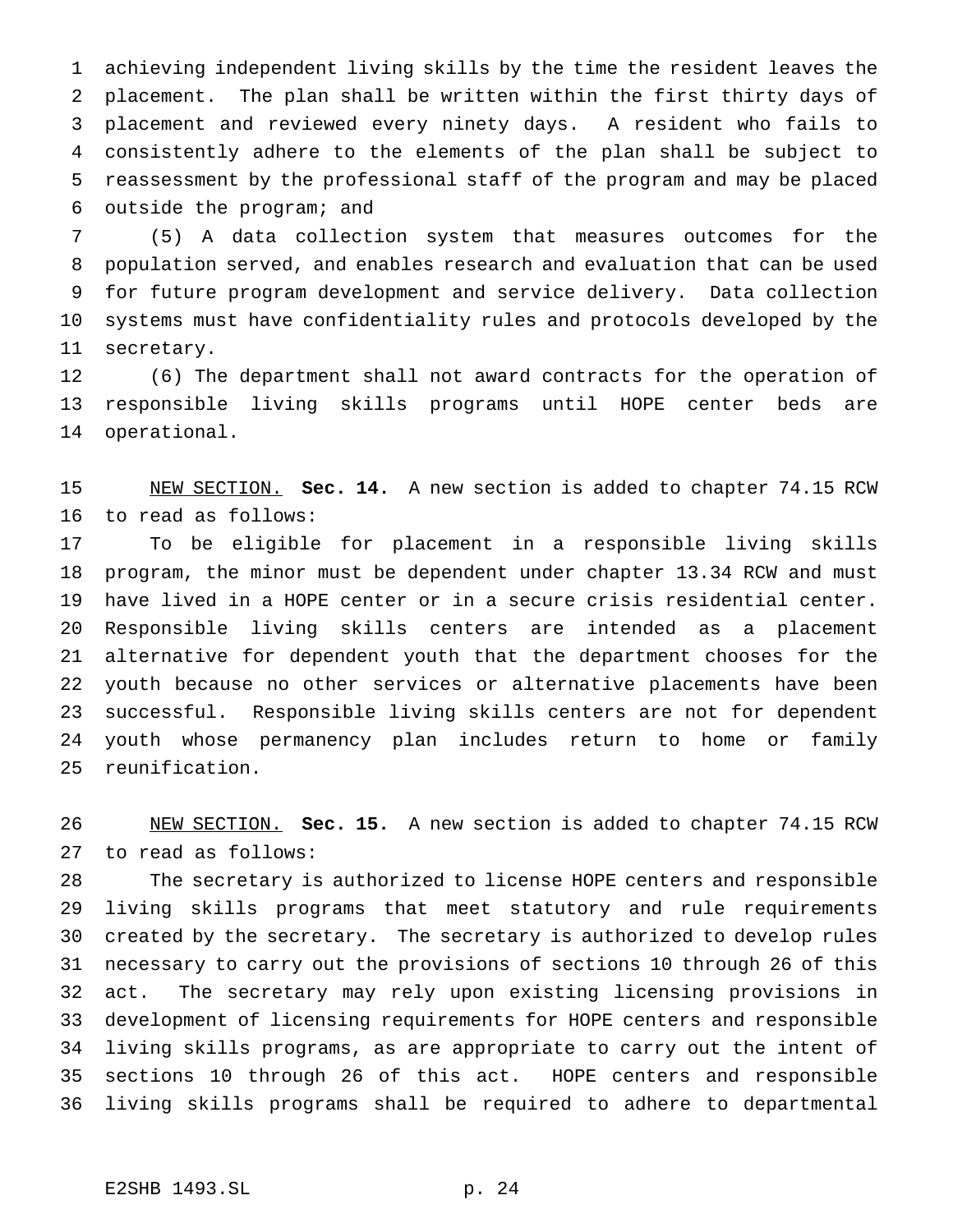regulations prohibiting the use of alcohol, tobacco, controlled substances, violence, and sexual activity between residents.

 **Sec. 16.** RCW 13.34.130 and 1998 c 314 s 2 and 1998 c 130 s 2 are each reenacted and amended to read as follows:

 If, after a fact-finding hearing pursuant to RCW 13.34.110, it has been proven by a preponderance of the evidence that the child is dependent within the meaning of RCW 13.34.030; after consideration of the predisposition report prepared pursuant to RCW 13.34.110 and after a disposition hearing has been held pursuant to RCW 13.34.110, the court shall enter an order of disposition pursuant to this section.

 (1) The court shall order one of the following dispositions of the case:

 (a) Order a disposition other than removal of the child from his or her home, which shall provide a program designed to alleviate the immediate danger to the child, to mitigate or cure any damage the child has already suffered, and to aid the parents so that the child will not be endangered in the future. In selecting a program, the court should choose those services that least interfere with family autonomy, provided that the services are adequate to protect the child.

 (b) Order that the child be removed from his or her home and ordered into the custody, control, and care of a relative or the department of social and health services or a licensed child placing agency for placement in a foster family home or group care facility licensed pursuant to chapter 74.15 RCW or in a home not required to be licensed pursuant to chapter 74.15 RCW. Unless there is reasonable cause to believe that the safety or welfare of the child would be jeopardized or that efforts to reunite the parent and child will be hindered, such child shall be placed with a person who is related to 29 the child as defined in RCW 74.15.020( $(\frac{4}{1})$ )  $(2)(a)$  and with whom the child has a relationship and is comfortable, and who is willing and available to care for the child. Placement of the child with a relative under this subsection shall be given preference by the court. An order for out-of-home placement may be made only if the court finds that reasonable efforts have been made to prevent or eliminate the need for removal of the child from the child's home and to make it possible for the child to return home, specifying the services that have been provided to the child and the child's parent, guardian, or legal custodian, and that preventive services have been offered or provided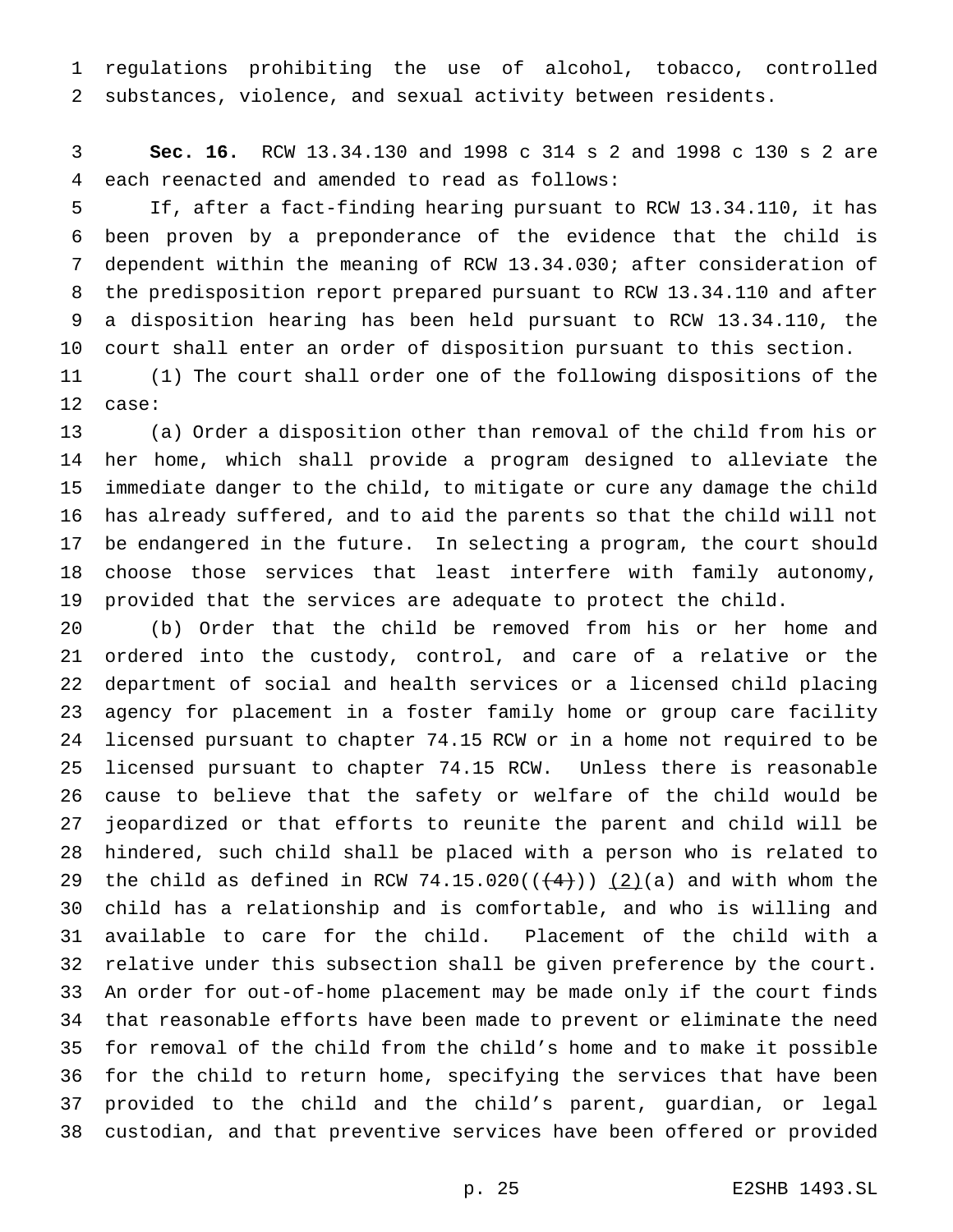and have failed to prevent the need for out-of-home placement, unless the health, safety, and welfare of the child cannot be protected adequately in the home, and that:

 (i) There is no parent or guardian available to care for such child;

 (ii) The parent, guardian, or legal custodian is not willing to take custody of the child;

 (iii) The court finds, by clear, cogent, and convincing evidence, a manifest danger exists that the child will suffer serious abuse or neglect if the child is not removed from the home and an order under RCW 26.44.063 would not protect the child from danger; or

 (iv) The extent of the child's disability is such that the parent, guardian, or legal custodian is unable to provide the necessary care for the child and the parent, guardian, or legal custodian has determined that the child would benefit from placement outside of the home.

 (2) If the court has ordered a child removed from his or her home pursuant to subsection (1)(b) of this section, the court may order that a petition seeking termination of the parent and child relationship be filed if the court finds: (a) Termination is recommended by the supervising agency; (b) termination is in the best interests of the child; and (c) that because of the existence of aggravated circumstances, reasonable efforts to unify the family are not required. Notwithstanding the existence of aggravated circumstances, reasonable efforts may be required if the court or department determines it is in the best interest of the child. In determining whether aggravated circumstances exist, the court shall consider one or more of the following:

 (i) Conviction of the parent of rape of the child in the first, second, or third degree as defined in RCW 9A.44.073, 9A.44.076, and 9A.44.079;

 (ii) Conviction of the parent of criminal mistreatment of the child in the first or second degree as defined in RCW 9A.42.020 and 9A.42.030;

 (iii) Conviction of the parent of one of the following assault crimes, when the child is the victim: Assault in the first or second degree as defined in RCW 9A.36.011 and 9A.36.021 or assault of a child in the first or second degree as defined in RCW 9A.36.120 or 9A.36.130;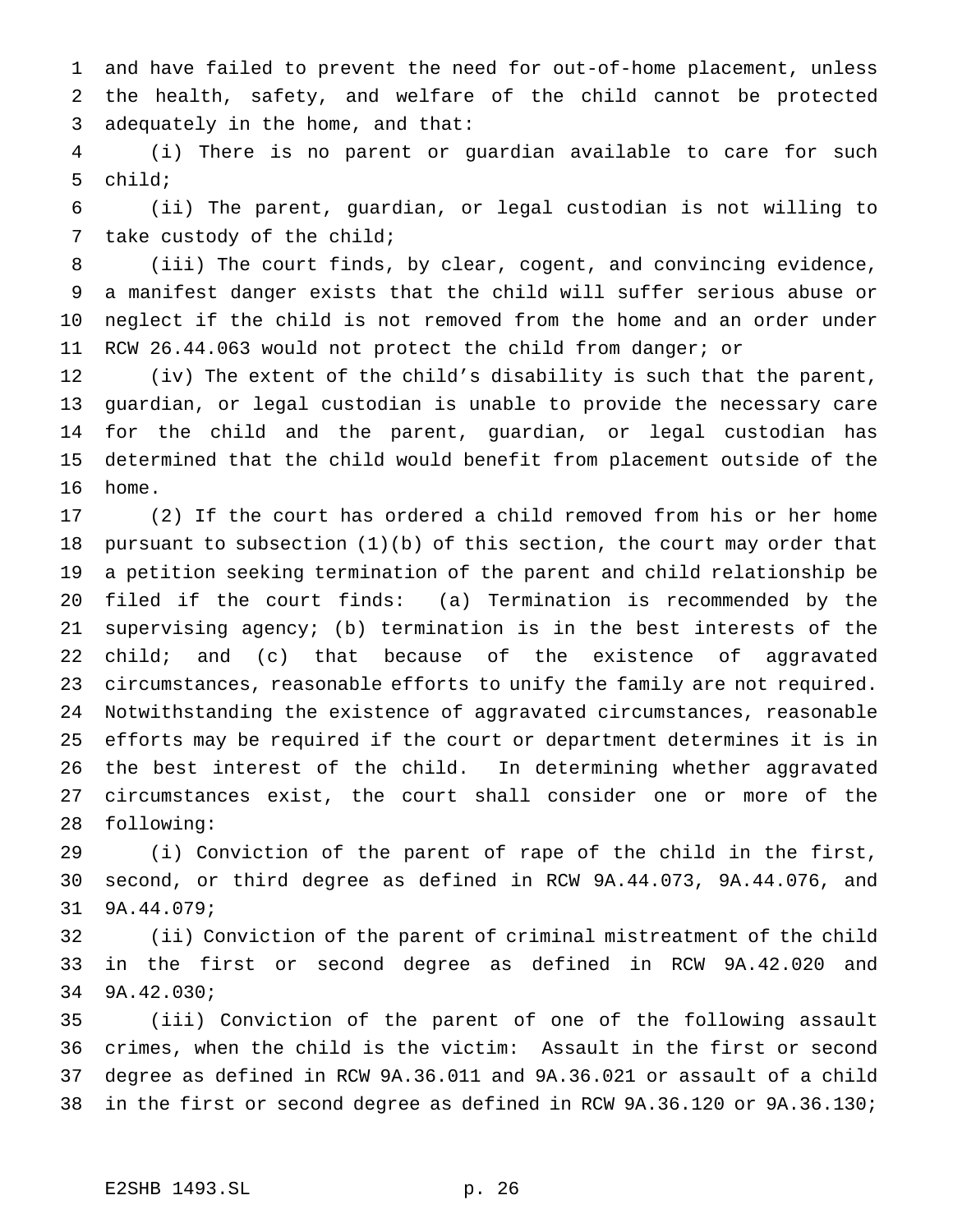(iv) Conviction of the parent of murder, manslaughter, or homicide by abuse of the child's other parent, sibling, or another child;

 (v) Conviction of the parent of attempting, soliciting, or conspiracy to commit a crime listed in (c)(i), (ii), (iii), or (iv) of this subsection;

 (vi) A finding by a court that a parent is a sexually violent predator as defined in RCW 71.09.020;

 (vii) Failure of the parent to complete available treatment ordered under this chapter or the equivalent laws of another state, where such failure has resulted in a prior termination of parental rights to another child and the parent has failed to effect significant change in the interim. In the case of a parent of an Indian child, as defined in 13 the Indian Child Welfare Act, P.L. 95-608 (25 U.S.C. ((<del>[Sec.]</del>)) Sec. 1903), the court shall also consider tribal efforts to assist the parent in completing treatment and make it possible for the child to return home;

 (viii) An infant under three years of age has been abandoned as defined in RCW 13.34.030(4)(a);

 (ix) The mother has given birth to three or more drug-affected infants, resulting in the department filing a petition under section 23 21 ((of this act)), chapter 314, Laws of 1998.

 (3) If reasonable efforts are not ordered under subsection (2) of 23 this section a permanency ((plan [planning])) planning hearing shall be held within thirty days. Reasonable efforts shall be made to place the child in a timely manner in accordance with the permanency plan, and to complete whatever steps are necessary to finalize the permanent placement of the child.

 (4) Whenever a child is ordered removed from the child's home, the agency charged with his or her care shall provide the court with:

 (a) A permanency plan of care that shall identify one of the following outcomes as a primary goal and may identify additional outcomes as alternative goals: Return of the child to the home of the child's parent, guardian, or legal custodian; adoption; guardianship; 34 permanent legal custody;  $((\theta \cdot \hat{r}))$  long-term relative or foster care, until the child is age eighteen, with a written agreement between the 36 parties and the care provider; a responsible living skills program; and independent living, if appropriate and if the child is age sixteen or older. Whenever a permanency plan identifies independent living as a goal, the plan shall also specifically identify the services that will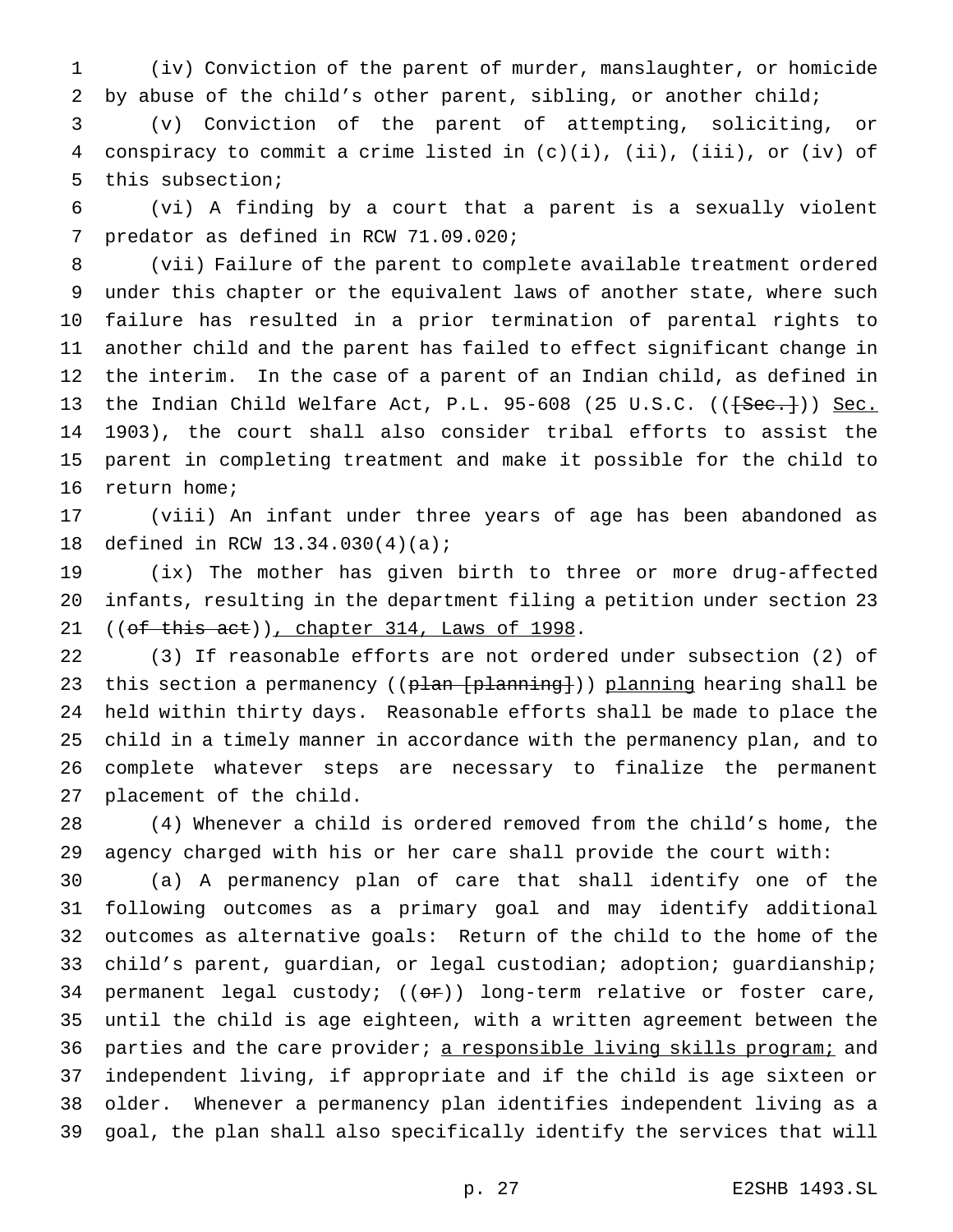be provided to assist the child to make a successful transition from foster care to independent living. Before the court approves independent living as a permanency plan of care, the court shall make a finding that the provision of services to assist the child in making a transition from foster care to independent living will allow the child to manage his or her financial affairs and to manage his or her personal, social, educational, and nonfinancial affairs. The department shall not discharge a child to an independent living situation before the child is eighteen years of age unless the child becomes emancipated pursuant to chapter 13.64 RCW.

 (b) Unless the court has ordered, pursuant to subsection (2) of this section, that a termination petition be filed, a specific plan as to where the child will be placed, what steps will be taken to return the child home, and what actions the agency will take to maintain parent-child ties. All aspects of the plan shall include the goal of achieving permanence for the child.

 (i) The agency plan shall specify what services the parents will be offered in order to enable them to resume custody, what requirements the parents must meet in order to resume custody, and a time limit for each service plan and parental requirement.

 (ii) The agency shall be required to encourage the maximum parent- child contact possible, including regular visitation and participation by the parents in the care of the child while the child is in placement. Visitation may be limited or denied only if the court determines that such limitation or denial is necessary to protect the child's health, safety, or welfare.

 (iii) A child shall be placed as close to the child's home as possible, preferably in the child's own neighborhood, unless the court finds that placement at a greater distance is necessary to promote the child's or parents' well-being.

 (iv) The agency charged with supervising a child in placement shall provide all reasonable services that are available within the agency, or within the community, or those services which the department of social and health services has existing contracts to purchase. It shall report to the court if it is unable to provide such services.

 (c) If the court has ordered, pursuant to subsection (2) of this section, that a termination petition be filed, a specific plan as to where the child will be placed, what steps will be taken to achieve permanency for the child, services to be offered or provided to the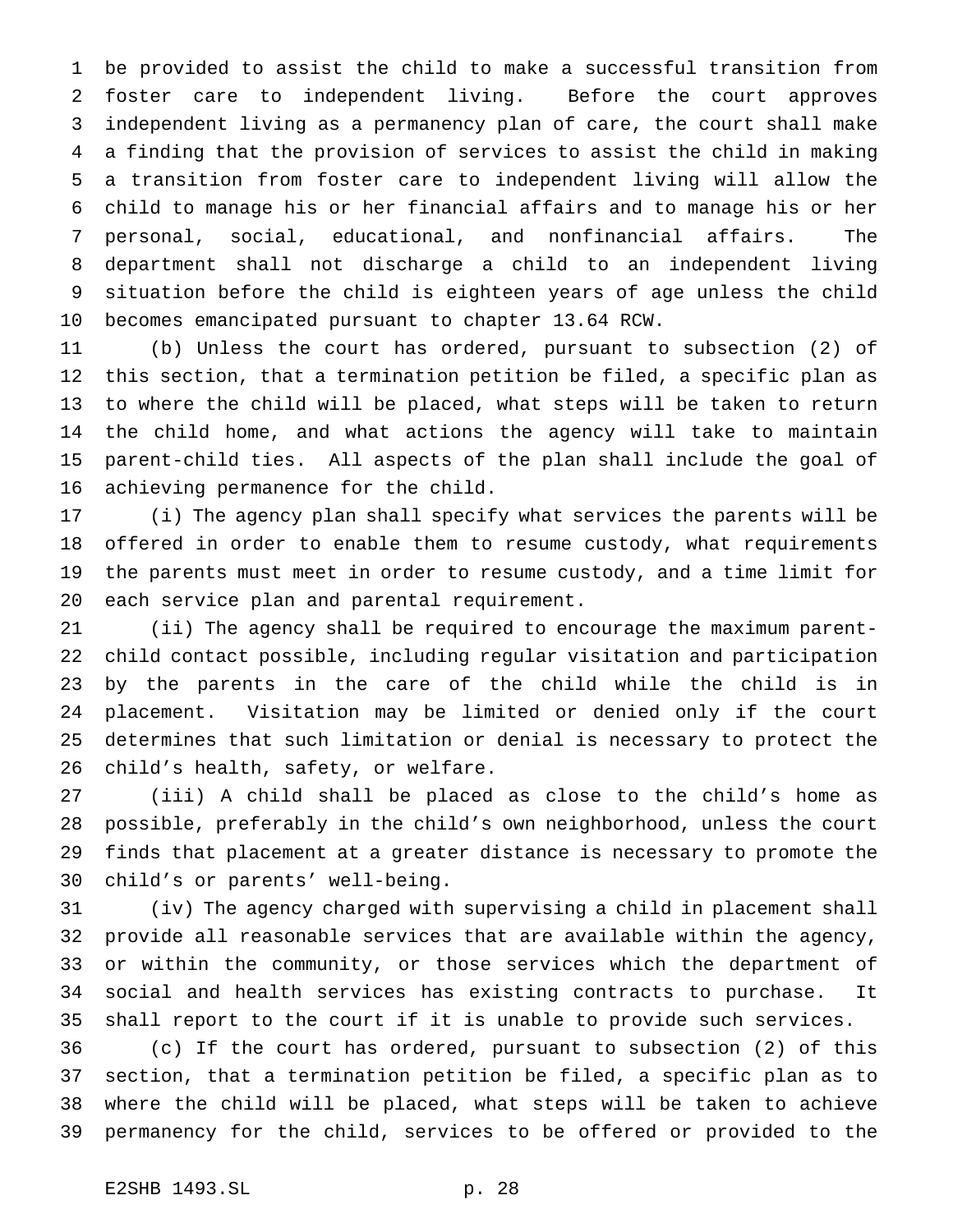child, and, if visitation would be in the best interests of the child, a recommendation to the court regarding visitation between parent and child pending a fact-finding hearing on the termination petition. The agency shall not be required to develop a plan of services for the parents or provide services to the parents.

 (5) If the court determines that the continuation of reasonable efforts to prevent or eliminate the need to remove the child from his or her home or to safely return the child home should not be part of the permanency plan of care for the child, reasonable efforts shall be made to place the child in a timely manner and to complete whatever steps are necessary to finalize the permanent placement of the child. (6) If there is insufficient information at the time of the disposition hearing upon which to base a determination regarding the suitability of a proposed placement with a relative, the child shall remain in foster care and the court shall direct the supervising agency to conduct necessary background investigations as provided in chapter 74.15 RCW and report the results of such investigation to the court within thirty days. However, if such relative appears otherwise suitable and competent to provide care and treatment, the criminal history background check need not be completed before placement, but as soon as possible after placement. Any placements with relatives, pursuant to this section, shall be contingent upon cooperation by the relative with the agency case plan and compliance with court orders related to the care and supervision of the child including, but not limited to, court orders regarding parent-child contacts and any other conditions imposed by the court. Noncompliance with the case plan or court order shall be grounds for removal of the child from the relative's home, subject to review by the court.

 (7) Except for children whose cases are reviewed by a citizen review board under chapter 13.70 RCW, the status of all children found to be dependent shall be reviewed by the court at least every six months from the beginning date of the placement episode or the date dependency is established, whichever is first, at a hearing in which it shall be determined whether court supervision should continue. The review shall include findings regarding the agency and parental completion of disposition plan requirements, and if necessary, revised permanency time limits. The supervising agency shall provide a foster parent, preadoptive parent, or relative with notice of, and their right to an opportunity to be heard in, a review hearing pertaining to the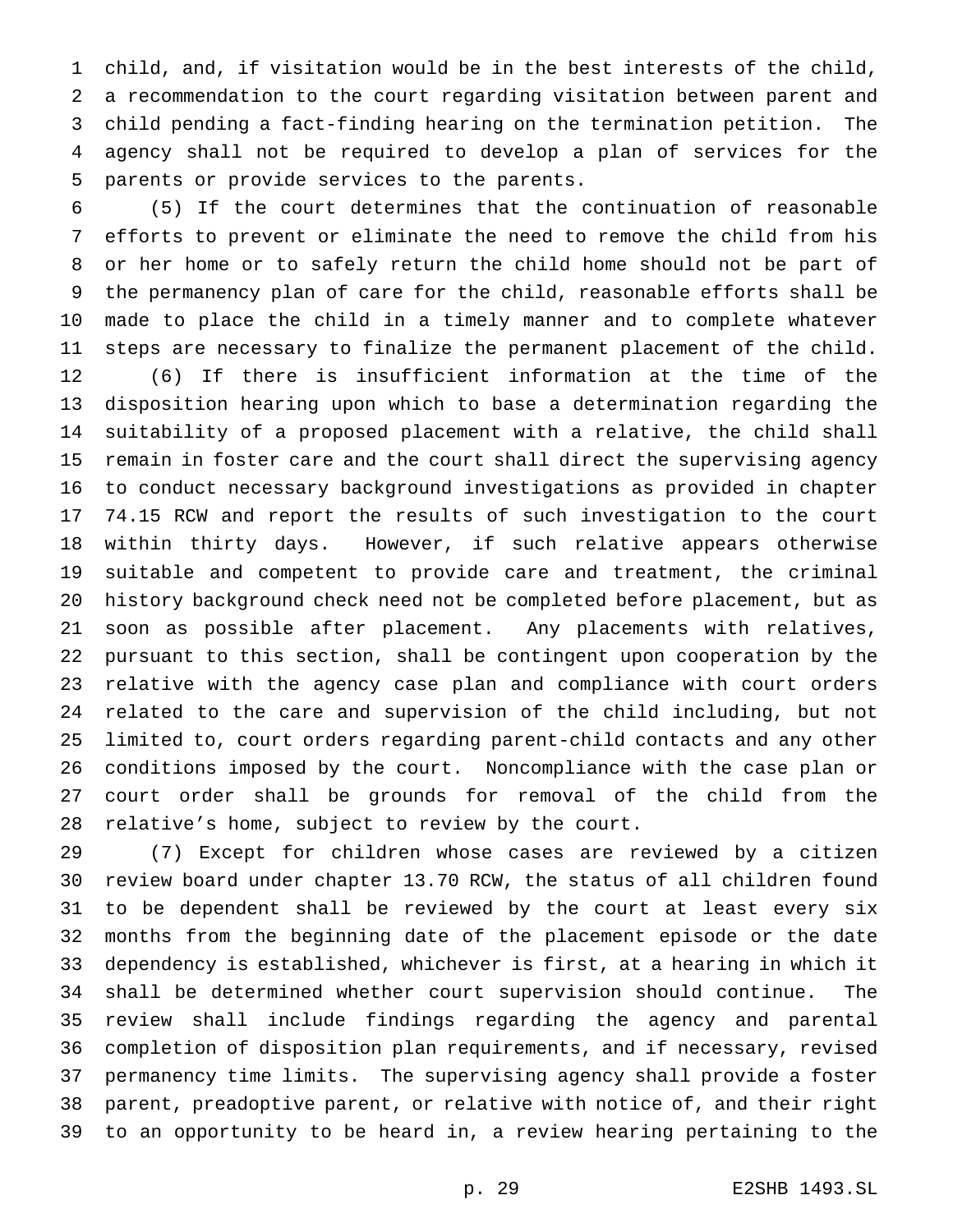child, but only if that person is currently providing care to that child at the time of the hearing. This section shall not be construed to grant party status to any person who has been provided an opportunity to be heard.

 (a) A child shall not be returned home at the review hearing unless the court finds that a reason for removal as set forth in this section no longer exists. The parents, guardian, or legal custodian shall report to the court the efforts they have made to correct the conditions which led to removal. If a child is returned, casework supervision shall continue for a period of six months, at which time there shall be a hearing on the need for continued intervention.

 (b) If the child is not returned home, the court shall establish in writing:

 (i) Whether reasonable services have been provided to or offered to the parties to facilitate reunion, specifying the services provided or offered;

 (ii) Whether the child has been placed in the least-restrictive setting appropriate to the child's needs, including whether consideration and preference has been given to placement with the child's relatives;

 (iii) Whether there is a continuing need for placement and whether the placement is appropriate;

 (iv) Whether there has been compliance with the case plan by the 24 child, the child's parents, and the agency supervising the placement; (v) Whether progress has been made toward correcting the problems

that necessitated the child's placement in out-of-home care;

 (vi) Whether the parents have visited the child and any reasons why visitation has not occurred or has been infrequent;

 (vii) Whether additional services are needed to facilitate the return of the child to the child's parents; if so, the court shall 31 order that reasonable services be offered specifying such services; and (viii) The projected date by which the child will be returned home

or other permanent plan of care will be implemented.

 (c) The court at the review hearing may order that a petition seeking termination of the parent and child relationship be filed.

 **Sec. 17.** RCW 13.34.145 and 1998 c 314 s 3 and 1998 c 130 s 3 are each reenacted and amended to read as follows: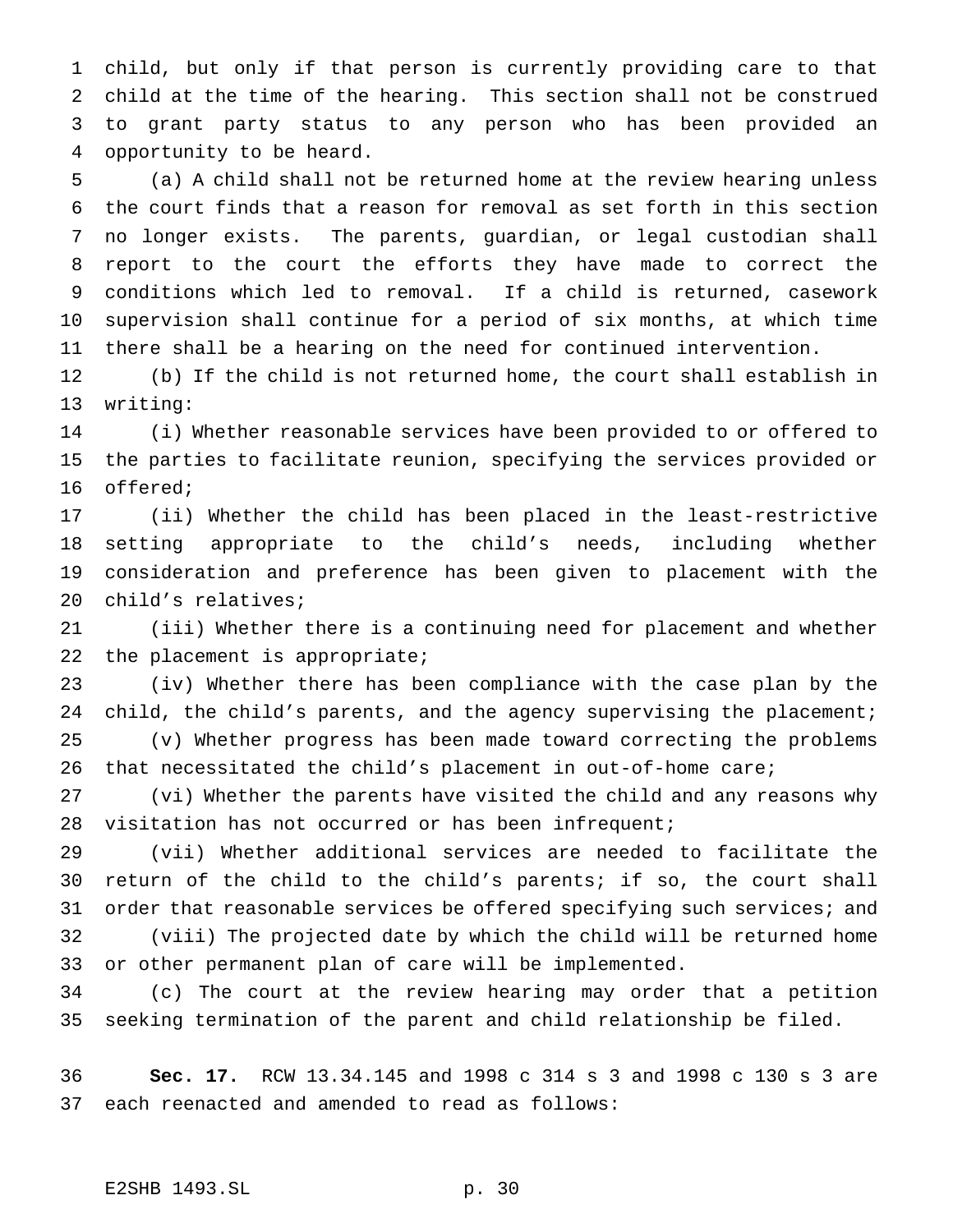(1) A permanency plan shall be developed no later than sixty days from the time the supervising agency assumes responsibility for providing services, including placing the child, or at the time of a hearing under RCW 13.34.130, whichever occurs first. The permanency planning process continues until a permanency planning goal is achieved or dependency is dismissed. The planning process shall include reasonable efforts to return the child to the parent's home.

 (a) Whenever a child is placed in out-of-home care pursuant to RCW 13.34.130, the agency that has custody of the child shall provide the court with a written permanency plan of care directed towards securing a safe, stable, and permanent home for the child as soon as possible. The plan shall identify one of the following outcomes as the primary goal and may also identify additional outcomes as alternative goals: Return of the child to the home of the child's parent, guardian, or legal custodian; adoption; guardianship; permanent legal custody; 16 ( $($ o $)$ ) long-term relative or foster care, until the child is age eighteen, with a written agreement between the parties and the care 18 provider; a responsible living skills program; and independent living, if appropriate and if the child is age sixteen or older and the provisions of subsection (2) of this section are met.

 (b) The identified outcomes and goals of the permanency plan may change over time based upon the circumstances of the particular case. (c) Permanency planning goals should be achieved at the earliest possible date, preferably before the child has been in out-of-home care for fifteen months. In cases where parental rights have been terminated, the child is legally free for adoption, and adoption has been identified as the primary permanency planning goal, it shall be a goal to complete the adoption within six months following entry of the termination order.

(d) For purposes related to permanency planning:

 (i) "Guardianship" means a dependency guardianship pursuant to this chapter, a legal guardianship pursuant to chapter 11.88 RCW, or equivalent laws of another state or a federally recognized Indian tribe.

 (ii) "Permanent custody order" means a custody order entered pursuant to chapter 26.10 RCW.

 (iii) "Permanent legal custody" means legal custody pursuant to chapter 26.10 RCW or equivalent laws of another state or of a federally recognized Indian tribe.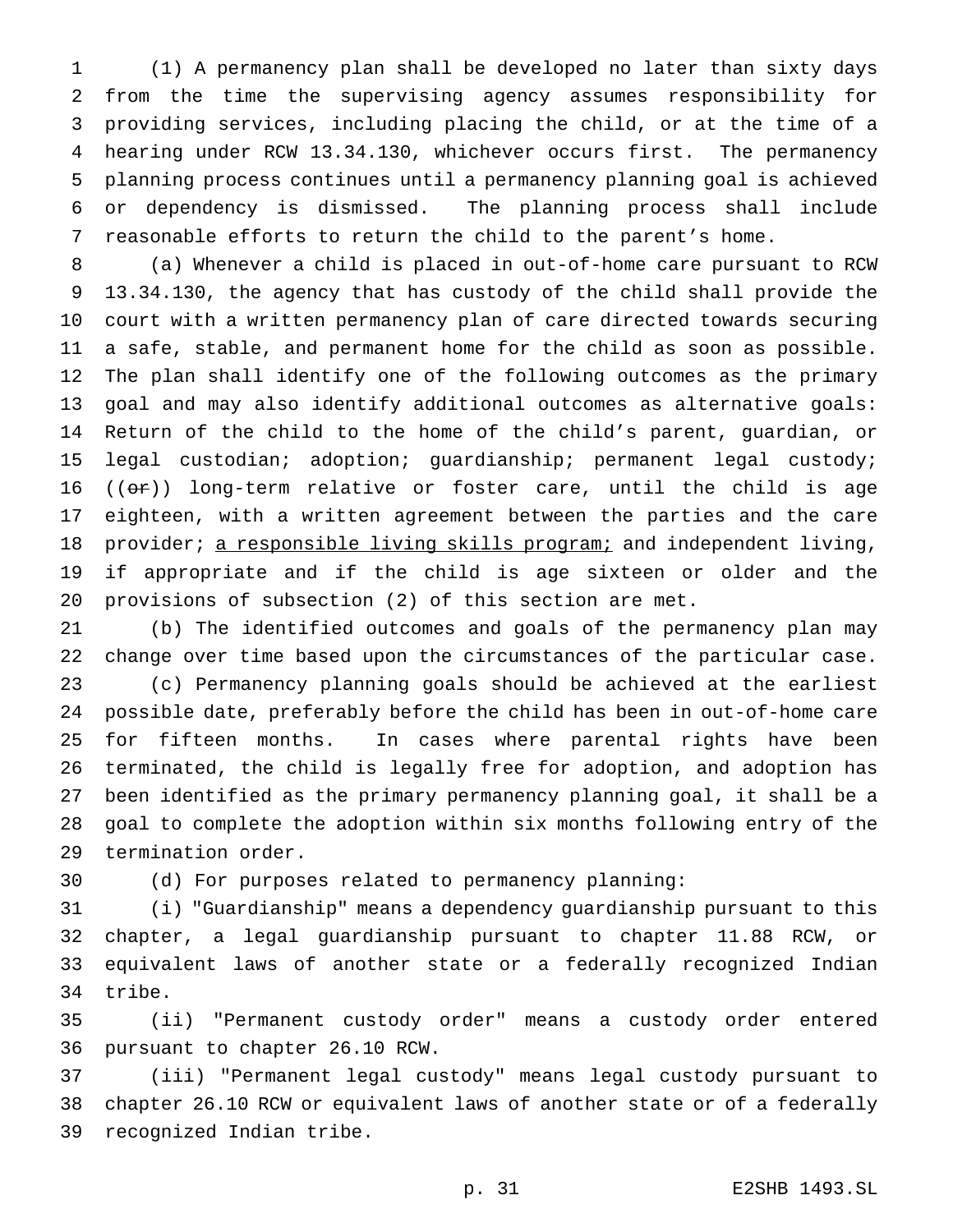(2) Whenever a permanency plan identifies independent living as a goal, the plan shall also specifically identify the services that will be provided to assist the child to make a successful transition from foster care to independent living. Before the court approves independent living as a permanency plan of care, the court shall make a finding that the provision of services to assist the child in making a transition from foster care to independent living will allow the child to manage his or her financial affairs and to manage his or her personal, social, educational, and nonfinancial affairs. The department shall not discharge a child to an independent living situation before the child is eighteen years of age unless the child becomes emancipated pursuant to chapter 13.64 RCW.

 (3) A permanency planning hearing shall be held in all cases where the child has remained in out-of-home care for at least nine months and an adoption decree, guardianship order, or permanent custody order has not previously been entered. The hearing shall take place no later than twelve months following commencement of the current placement episode.

 (4) Whenever a child is removed from the home of a dependency guardian or long-term relative or foster care provider, and the child is not returned to the home of the parent, guardian, or legal custodian but is placed in out-of-home care, a permanency planning hearing shall take place no later than twelve months, as provided in subsection (3) of this section, following the date of removal unless, prior to the hearing, the child returns to the home of the dependency guardian or long-term care provider, the child is placed in the home of the parent, guardian, or legal custodian, an adoption decree, guardianship order, or permanent custody order is entered, or the dependency is dismissed.

 (5) No later than ten working days prior to the permanency planning hearing, the agency having custody of the child shall submit a written permanency plan to the court and shall mail a copy of the plan to all parties and their legal counsel, if any.

 (6) At the permanency planning hearing, the court shall enter findings as required by RCW 13.34.130(7) and shall review the permanency plan prepared by the agency. If the child has resided in the home of a foster parent or relative for more than six months prior to the permanency planning hearing, the court shall also enter a finding regarding whether the foster parent or relative was informed of the hearing as required in RCW 74.13.280 and 13.34.130(7). If a goal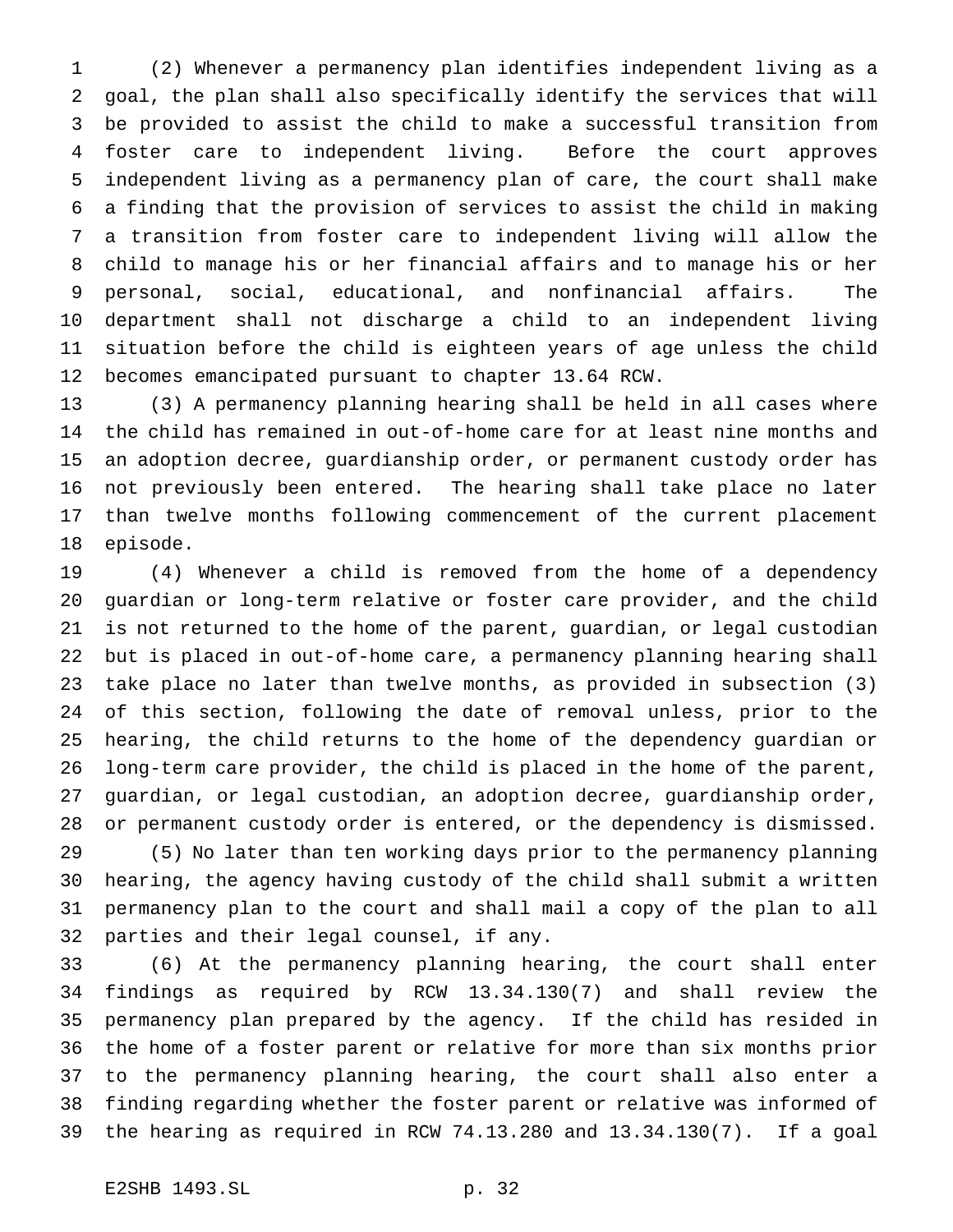of long-term foster or relative care has been achieved prior to the permanency planning hearing, the court shall review the child's status to determine whether the placement and the plan for the child's care remain appropriate. In cases where the primary permanency planning goal has not yet been achieved, the court shall inquire regarding the reasons why the primary goal has not been achieved and determine what needs to be done to make it possible to achieve the primary goal. In all cases, the court shall:

 (a)(i) Order the permanency plan prepared by the agency to be implemented; or

 (ii) Modify the permanency plan, and order implementation of the modified plan; and

 (b)(i) Order the child returned home only if the court finds that a reason for removal as set forth in RCW 13.34.130 no longer exists; or (ii) Order the child to remain in out-of-home care for a limited specified time period while efforts are made to implement the permanency plan.

 (7) If the court orders the child returned home, casework supervision shall continue for at least six months, at which time a review hearing shall be held pursuant to RCW 13.34.130(7), and the court shall determine the need for continued intervention.

 (8) Continued juvenile court jurisdiction under this chapter shall not be a barrier to the entry of an order establishing a legal guardianship or permanent legal custody when, (a) the court has ordered implementation of a permanency plan that includes legal guardianship or permanent legal custody, and (b) the party pursuing the legal guardianship or permanent legal custody is the party identified in the permanency plan as the prospective legal guardian or custodian. During the pendency of such proceeding, juvenile court shall conduct review hearings and further permanency planning hearings as provided in this chapter. At the conclusion of the legal guardianship or permanent legal custody proceeding, a juvenile court hearing shall be held for the purpose of determining whether dependency should be dismissed. If a guardianship or permanent custody order has been entered, the dependency shall be dismissed.

 (9) Following the first permanency planning hearing, the court shall hold a further permanency planning hearing in accordance with this section at least once every twelve months until a permanency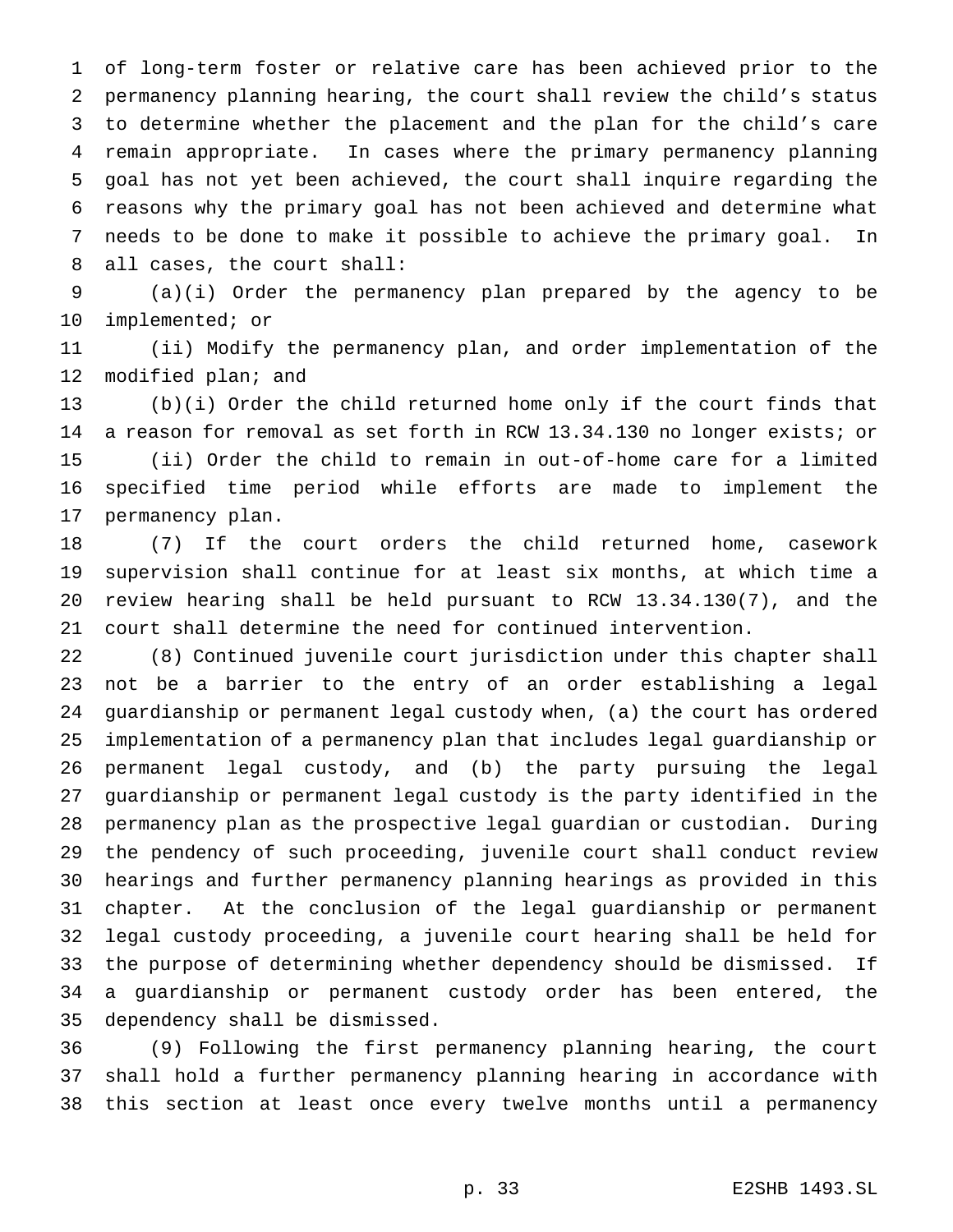planning goal is achieved or the dependency is dismissed, whichever occurs first.

 (10) Except as otherwise provided in RCW 13.34.235, the status of all dependent children shall continue to be reviewed by the court at least once every six months, in accordance with RCW 13.34.130(7), until the dependency is dismissed. Prior to the second permanency planning hearing, the agency that has custody of the child shall consider whether to file a petition for termination of parental rights.

 (11) Nothing in this chapter may be construed to limit the ability of the agency that has custody of the child to file a petition for termination of parental rights or a guardianship petition at any time following the establishment of dependency. Upon the filing of such a petition, a fact-finding hearing shall be scheduled and held in accordance with this chapter unless the agency requests dismissal of the petition prior to the hearing or unless the parties enter an agreed order terminating parental rights, establishing guardianship, or otherwise resolving the matter.

 (12) The approval of a permanency plan that does not contemplate return of the child to the parent does not relieve the supervising agency of its obligation to provide reasonable services, under this chapter, intended to effectuate the return of the child to the parent, including but not limited to, visitation rights.

 (13) Nothing in this chapter may be construed to limit the procedural due process rights of any party in a termination or guardianship proceeding filed under this chapter.

 NEW SECTION. **Sec. 18.** A new section is added to chapter 13.60 RCW to read as follows:

 The department of social and health services shall develop a procedure for reporting missing children information to the missing children clearinghouse on children who are receiving departmental services in each of its administrative regions. The purpose of this procedure is to link parents to missing children. When the department has obtained information that a minor child has been located at a facility funded by the department, the department shall notify the clearinghouse and the child's legal custodian, advising the custodian of the child's whereabouts or that the child is subject to a dependency action. The department shall inform the clearinghouse when reunification occurs.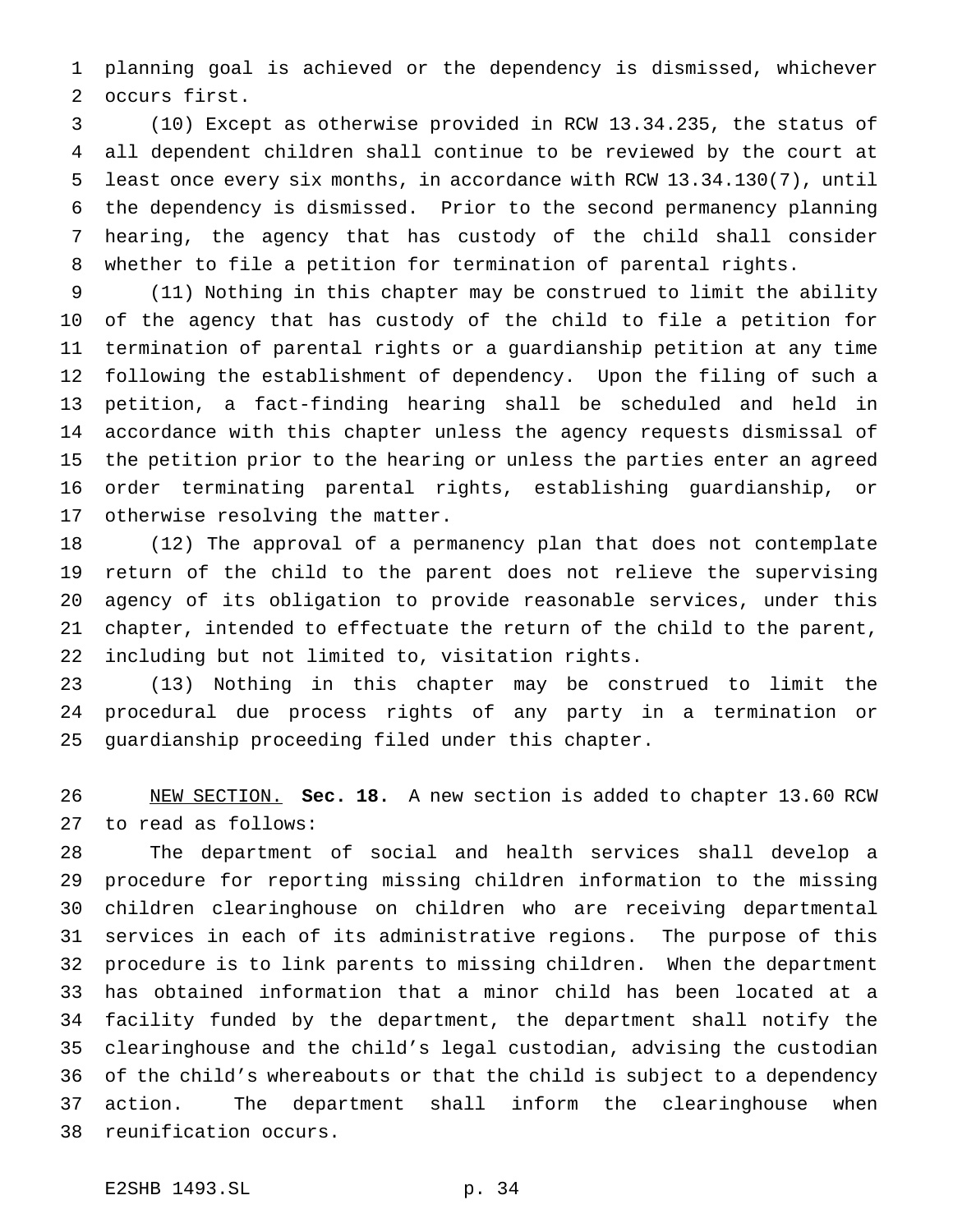NEW SECTION. **Sec. 19.** The Washington institute for public policy shall review the effectiveness of the procedures established in section 18 of this act. The study shall include: (1) The number of legal custodians who utilize the clearinghouse; (2) the number of children who are located after the department's procedures are operational; (3) the impediments to effective utilization of the procedures and what steps may be taken to reduce or eliminate the impediments; (4) the methods of public education regarding the availability of the program and how to increase public awareness of the program.

 The review shall be submitted to the legislature and the governor not later than December 1, 2001.

 **Sec. 20.** RCW 26.44.030 and 1998 c 328 s 5 are each amended to read as follows:

 (1)(a) When any practitioner, county coroner or medical examiner, law enforcement officer, professional school personnel, registered or licensed nurse, social service counselor, psychologist, pharmacist, licensed or certified child care providers or their employees, employee 18 of the department, juvenile probation officer, placement and liaison 19 specialist, responsible living skills program staff, HOPE center staff, or state family and children's ombudsman or any volunteer in the ombudsman's office has reasonable cause to believe that a child or adult dependent or developmentally disabled person, has suffered abuse or neglect, he or she shall report such incident, or cause a report to be made, to the proper law enforcement agency or to the department as provided in RCW 26.44.040.

 (b) The reporting requirement shall also apply to department of corrections personnel who, in the course of their employment, observe offenders or the children with whom the offenders are in contact. If, as a result of observations or information received in the course of his or her employment, any department of corrections personnel has reasonable cause to believe that a child or adult dependent or developmentally disabled person has suffered abuse or neglect, he or she shall report the incident, or cause a report to be made, to the proper law enforcement agency or to the department as provided in RCW 26.44.040.

 (c) The reporting requirement shall also apply to any adult who has reasonable cause to believe that a child or adult dependent or developmentally disabled person, who resides with them, has suffered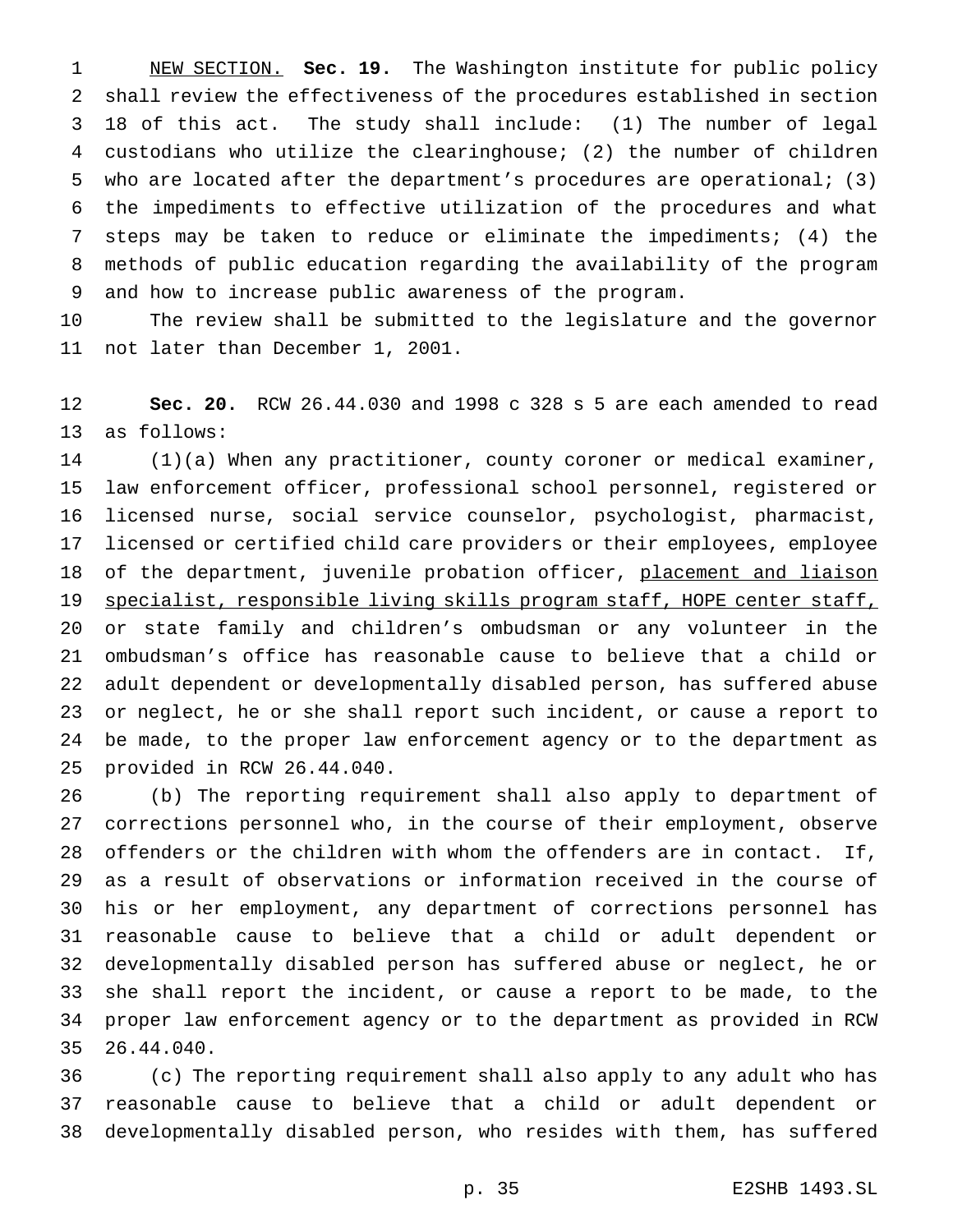severe abuse, and is able or capable of making a report. For the purposes of this subsection, "severe abuse" means any of the following: Any single act of abuse that causes physical trauma of sufficient severity that, if left untreated, could cause death; any single act of sexual abuse that causes significant bleeding, deep bruising, or significant external or internal swelling; or more than one act of physical abuse, each of which causes bleeding, deep bruising, significant external or internal swelling, bone fracture, or unconsciousness.

 (d) The report shall be made at the first opportunity, but in no case longer than forty-eight hours after there is reasonable cause to believe that the child or adult has suffered abuse or neglect. The report shall include the identity of the accused if known.

 (2) The reporting requirement of subsection (1) of this section does not apply to the discovery of abuse or neglect that occurred during childhood if it is discovered after the child has become an adult. However, if there is reasonable cause to believe other children, dependent adults, or developmentally disabled persons are or may be at risk of abuse or neglect by the accused, the reporting requirement of subsection (1) of this section shall apply.

 (3) Any other person who has reasonable cause to believe that a child or adult dependent or developmentally disabled person has suffered abuse or neglect may report such incident to the proper law enforcement agency or to the department of social and health services as provided in RCW 26.44.040.

 (4) The department, upon receiving a report of an incident of alleged abuse or neglect pursuant to this chapter, involving a child or adult dependent or developmentally disabled person who has died or has had physical injury or injuries inflicted upon him or her other than by accidental means or who has been subjected to alleged sexual abuse, shall report such incident to the proper law enforcement agency. In emergency cases, where the child, adult dependent, or developmentally disabled person's welfare is endangered, the department shall notify the proper law enforcement agency within twenty-four hours after a report is received by the department. In all other cases, the department shall notify the law enforcement agency within seventy-two hours after a report is received by the department. If the department makes an oral report, a written report shall also be made to the proper law enforcement agency within five days thereafter.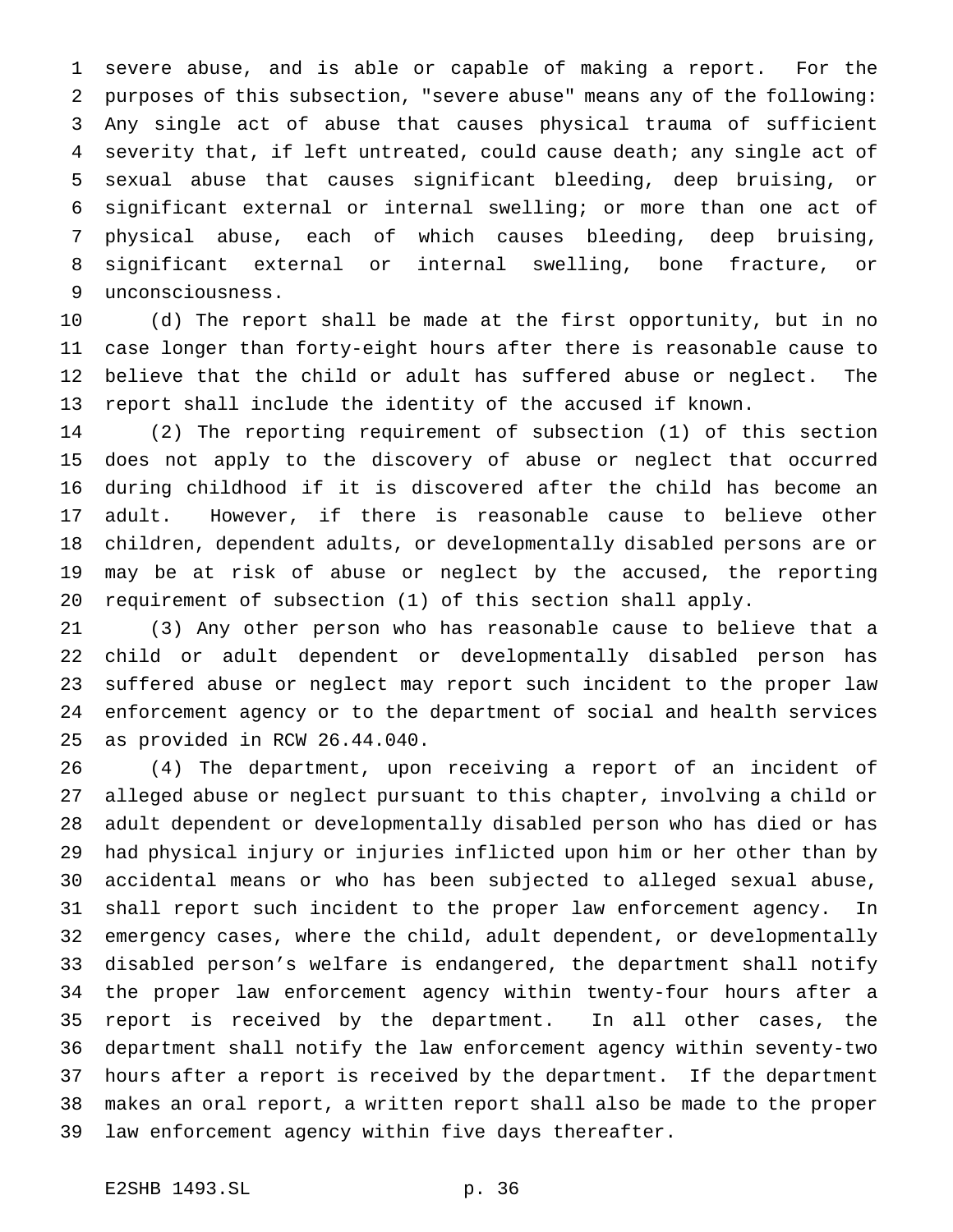(5) Any law enforcement agency receiving a report of an incident of alleged abuse or neglect pursuant to this chapter, involving a child or adult dependent or developmentally disabled person who has died or has had physical injury or injuries inflicted upon him or her other than by accidental means, or who has been subjected to alleged sexual abuse, shall report such incident in writing as provided in RCW 26.44.040 to the proper county prosecutor or city attorney for appropriate action whenever the law enforcement agency's investigation reveals that a crime may have been committed. The law enforcement agency shall also notify the department of all reports received and the law enforcement agency's disposition of them. In emergency cases, where the child, adult dependent, or developmentally disabled person's welfare is endangered, the law enforcement agency shall notify the department within twenty-four hours. In all other cases, the law enforcement agency shall notify the department within seventy-two hours after a report is received by the law enforcement agency.

 (6) Any county prosecutor or city attorney receiving a report under subsection (5) of this section shall notify the victim, any persons the victim requests, and the local office of the department, of the decision to charge or decline to charge a crime, within five days of making the decision.

 (7) The department may conduct ongoing case planning and consultation with those persons or agencies required to report under this section, with consultants designated by the department, and with designated representatives of Washington Indian tribes if the client information exchanged is pertinent to cases currently receiving child protective services or department case services for the developmentally disabled. Upon request, the department shall conduct such planning and consultation with those persons required to report under this section if the department determines it is in the best interests of the child or developmentally disabled person. Information considered privileged by statute and not directly related to reports required by this section shall not be divulged without a valid written waiver of the privilege. (8) Any case referred to the department by a physician licensed under chapter 18.57 or 18.71 RCW on the basis of an expert medical opinion that child abuse, neglect, or sexual assault has occurred and that the child's safety will be seriously endangered if returned home, the department shall file a dependency petition unless a second licensed physician of the parents' choice believes that such expert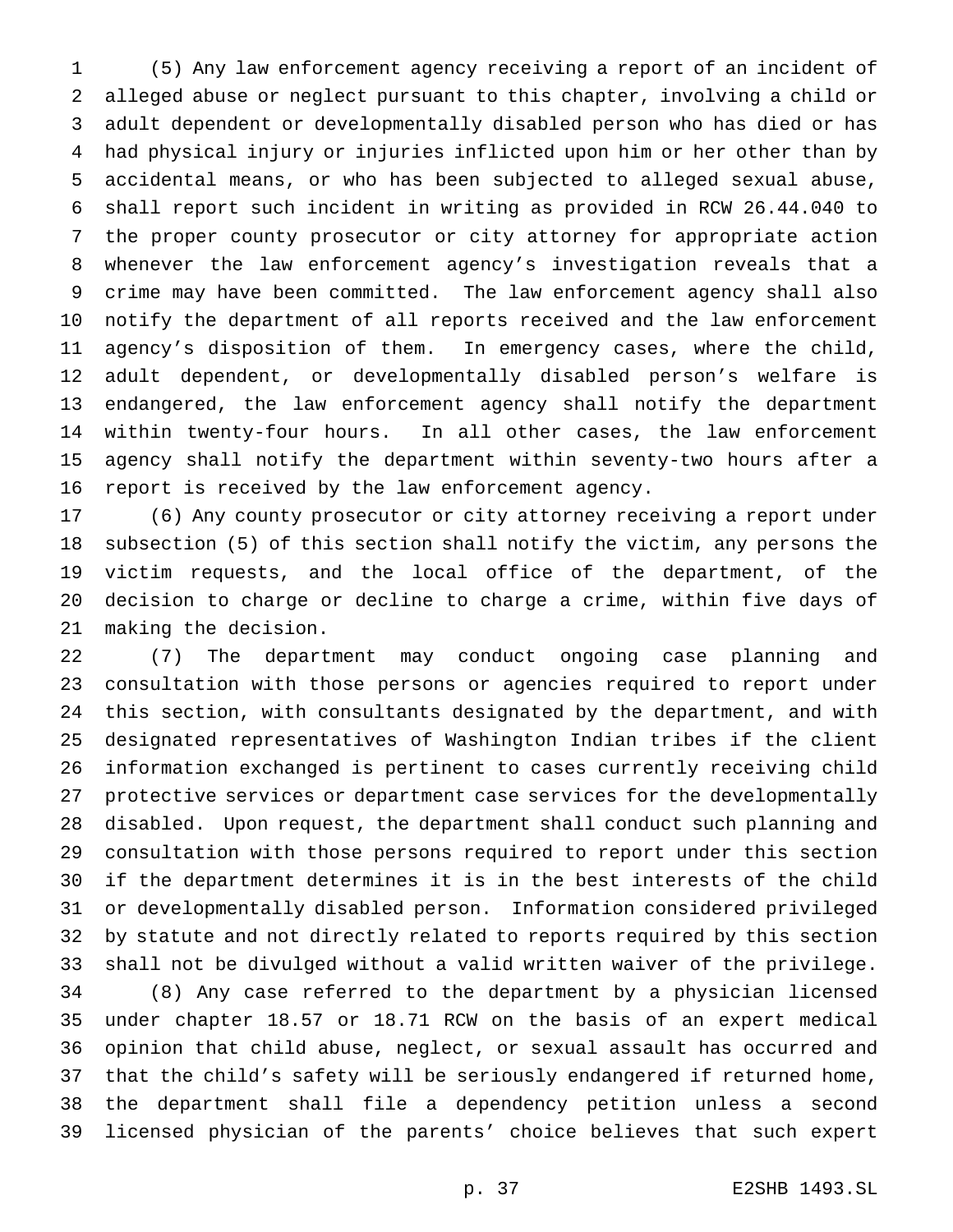medical opinion is incorrect. If the parents fail to designate a second physician, the department may make the selection. If a physician finds that a child has suffered abuse or neglect but that such abuse or neglect does not constitute imminent danger to the child's health or safety, and the department agrees with the physician's assessment, the child may be left in the parents' home while the department proceeds with reasonable efforts to remedy parenting deficiencies.

 (9) Persons or agencies exchanging information under subsection (7) of this section shall not further disseminate or release the information except as authorized by state or federal statute. Violation of this subsection is a misdemeanor.

 (10) Upon receiving reports of alleged abuse or neglect, the department or law enforcement agency may interview children. The interviews may be conducted on school premises, at day-care facilities, at the child's home, or at other suitable locations outside of the presence of parents. Parental notification of the interview shall occur at the earliest possible point in the investigation that will not jeopardize the safety or protection of the child or the course of the investigation. Prior to commencing the interview the department or law enforcement agency shall determine whether the child wishes a third party to be present for the interview and, if so, shall make reasonable efforts to accommodate the child's wishes. Unless the child objects, the department or law enforcement agency shall make reasonable efforts to include a third party in any interview so long as the presence of the third party will not jeopardize the course of the investigation.

 (11) Upon receiving a report of alleged child abuse and neglect, the department or investigating law enforcement agency shall have access to all relevant records of the child in the possession of mandated reporters and their employees.

 (12) The department shall maintain investigation records and conduct timely and periodic reviews of all cases constituting abuse and neglect. The department shall maintain a log of screened-out nonabusive cases.

 (13) The department shall use a risk assessment process when investigating alleged child abuse and neglect referrals. The department shall present the risk factors at all hearings in which the placement of a dependent child is an issue. Substance abuse must be a risk factor. The department shall, within funds appropriated for this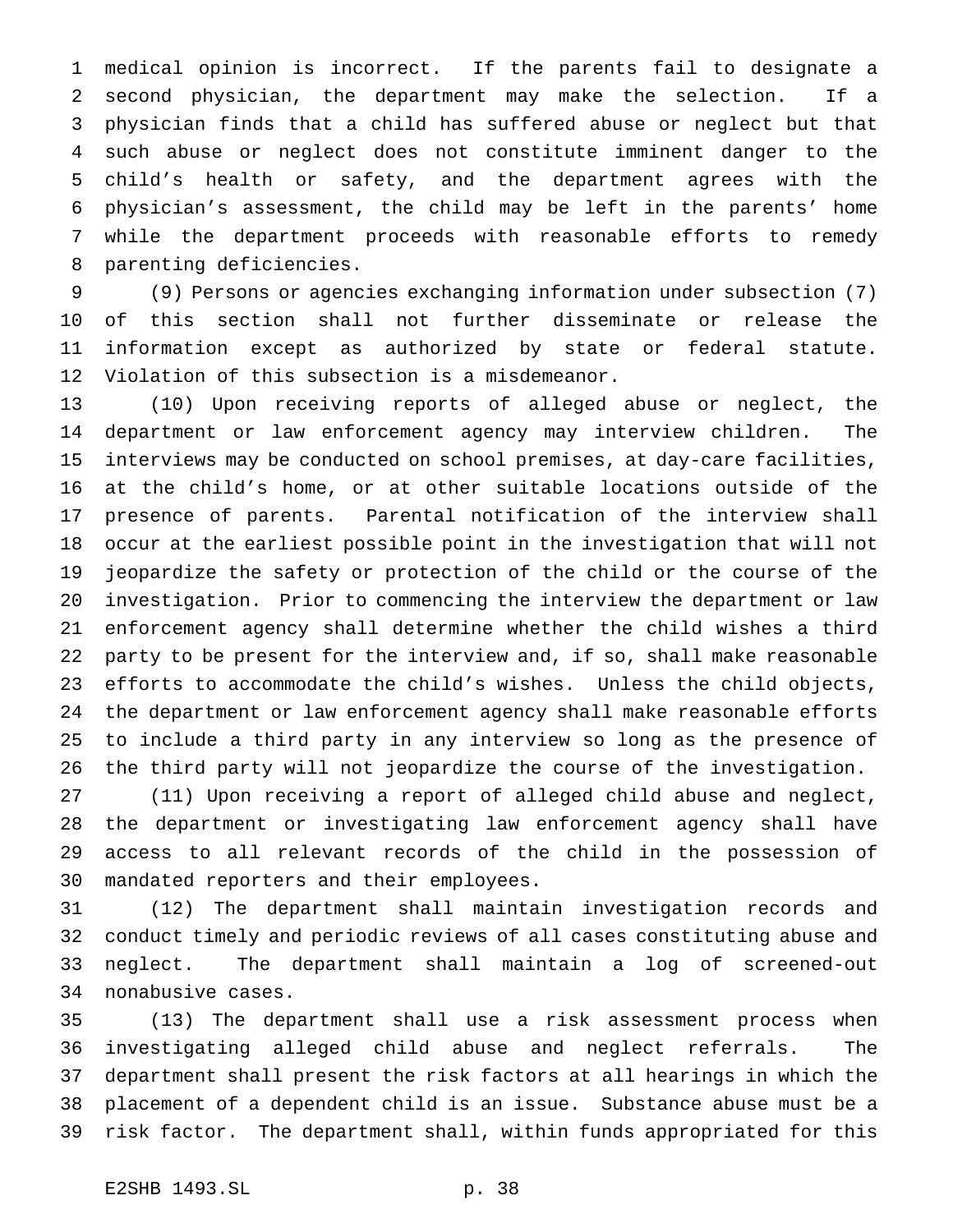purpose, offer enhanced community-based services to persons who are determined not to require further state intervention.

 The department shall provide annual reports to the legislature on the effectiveness of the risk assessment process.

 (14) Upon receipt of a report of alleged abuse or neglect the law enforcement agency may arrange to interview the person making the report and any collateral sources to determine if any malice is involved in the reporting.

 (15) The department shall make reasonable efforts to learn the name, address, and telephone number of each person making a report of abuse or neglect under this section. The department shall provide assurances of appropriate confidentiality of the identification of persons reporting under this section. If the department is unable to learn the information required under this subsection, the department shall only investigate cases in which: (a) The department believes there is a serious threat of substantial harm to the child; (b) the report indicates conduct involving a criminal offense that has, or is about to occur, in which the child is the victim; or (c) the department has, after investigation, a report of abuse or neglect that has been founded with regard to a member of the household within three years of receipt of the referral.

 NEW SECTION. **Sec. 21.** A new section is added to chapter 74.15 RCW to read as follows:

 The department shall provide technical assistance in preparation of grant proposals for HOPE centers and responsible living skills programs to nonprofit organizations unfamiliar with and inexperienced in submission of requests for proposals to the department.

 NEW SECTION. **Sec. 22.** A new section is added to chapter 74.15 RCW to read as follows:

 The department shall consider prioritizing, on an ongoing basis, the awarding of contracts for HOPE centers and responsible living skills programs to providers who have not traditionally been awarded contracts with the department.

 NEW SECTION. **Sec. 23.** The department of social and health services shall seek any necessary federal waivers for federal funding of the programs created under sections 10 through 26 of this act. The